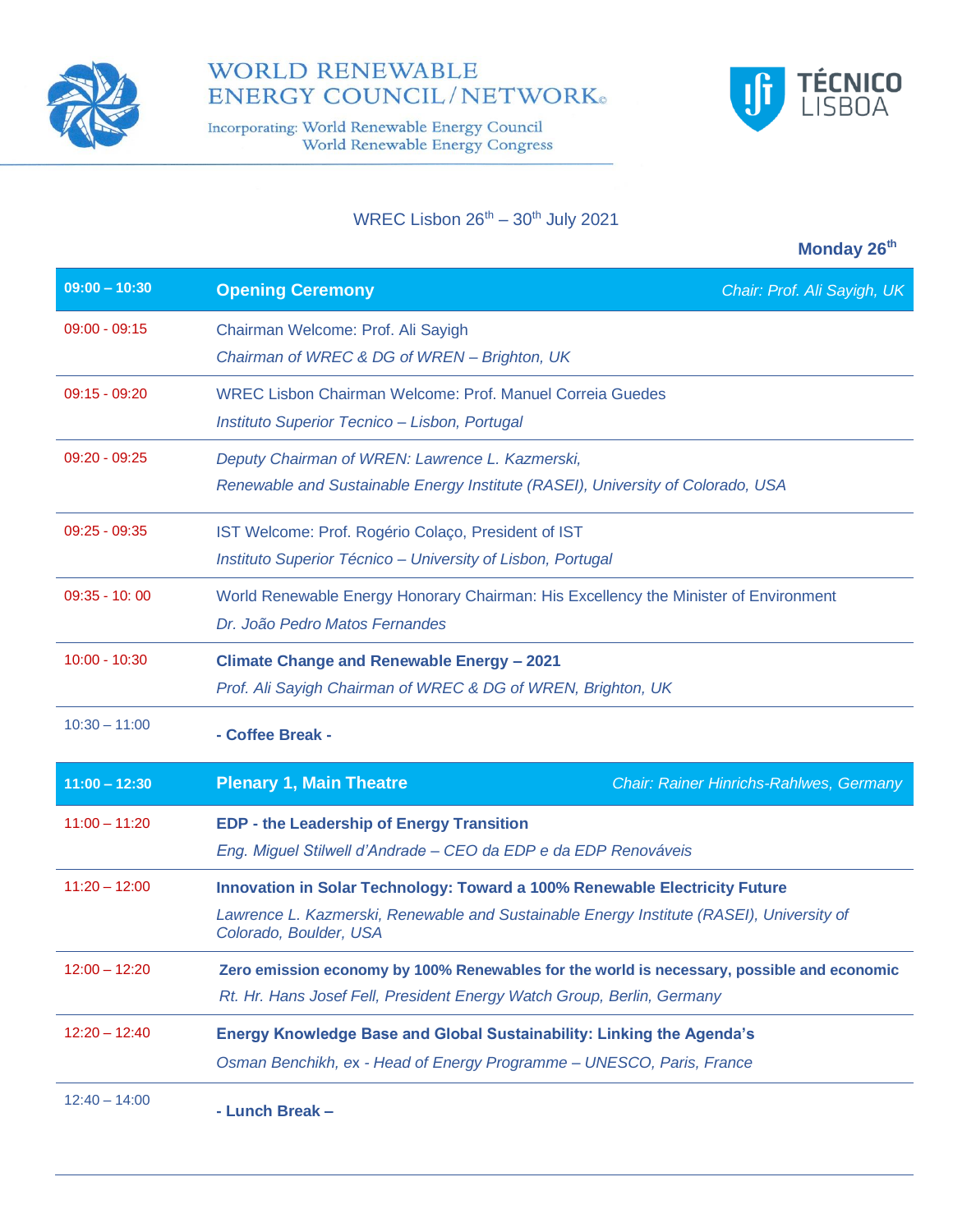| $14:00 - 15:30$ | <b>Plenary 2, Main Theatre</b><br>Chair: Prof. Ali Sayigh - UK                                                                                                                                                                                                                  |  |
|-----------------|---------------------------------------------------------------------------------------------------------------------------------------------------------------------------------------------------------------------------------------------------------------------------------|--|
| $14:00 - 14:30$ | Advances in Linear Concentration-towards low cost, dispatchable and competitive STE<br>Prof. Manuel Collares Pereira, University of Évora, Portugal                                                                                                                             |  |
| $14:30 - 15:00$ | Hydrogen: from a breakthrough innovation towards a wide adoption<br>Dr. Paulo Partidário, Senior Researcher, IEA Hydrogen Technology Collaboration Programme<br>National Delegate; DGEG Directorate-General of Energy and Geology - Research & Renewables<br>Division, Portugal |  |
| $15:00 - 15:30$ | Portugal's track record in Marine Renewable Energy<br>Prof. António Sarmento, IST - Lisbon, Portugal                                                                                                                                                                            |  |
| $15:30 - 16:00$ | - Coffee Break -                                                                                                                                                                                                                                                                |  |
| $16:00 - 18:00$ | <b>Plenary 3, Main Theatre</b><br>Chair: Prof. Manuel Correia Guedes, IST                                                                                                                                                                                                       |  |
| $16:00 - 16:30$ | <b>The Solar XXI building</b><br>Dr. Helder Goncalves, LNEG - National Laboratory for Energy and Geology, Lisbon, Portugal                                                                                                                                                      |  |
| $16:30 - 17:00$ | <b>Research on Renewable Energies in Portugal</b><br>Prof. Paulo Ferrão, IST, Lisbon, Portugal                                                                                                                                                                                  |  |
| $17:00 - 17:30$ | <b>Financing Renewable Energy in Emerging Markets</b><br>Isabel da Costa Mendes, Delphos International, Lisbon, Portugal                                                                                                                                                        |  |
| $17:30 - 18:00$ | The Opportunities and Challenges for 100% Renewable Energy<br>Dr. David S. Renné, Dave Renné Renewables, Boulder, Colorado USA                                                                                                                                                  |  |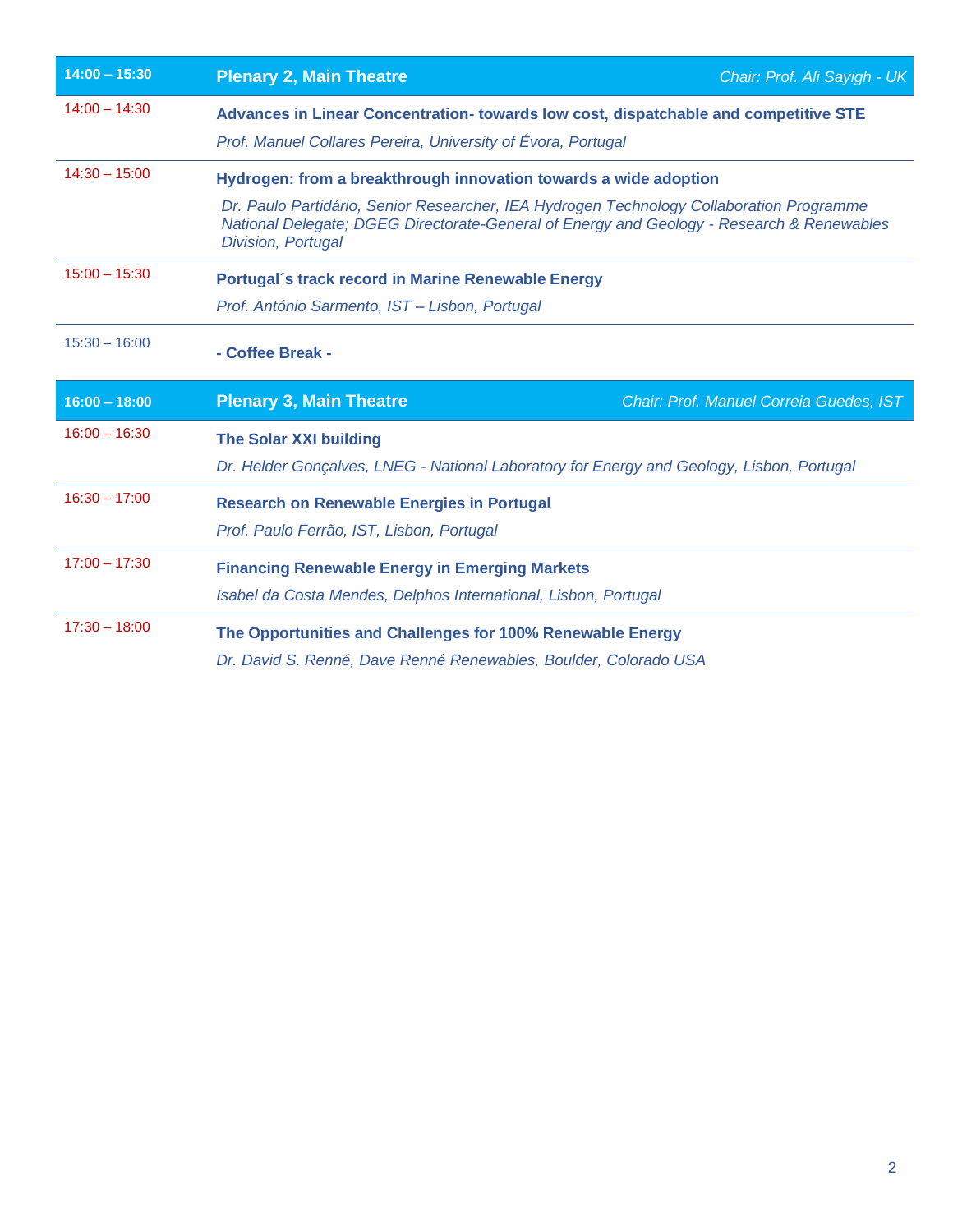# **Tuesday 27th**

| $09:00 - 10:30$ | <b>Plenary 1, Main Theatre</b><br>Chair: Prof. Ali Sayigh, UK                                                                                                                                                                |
|-----------------|------------------------------------------------------------------------------------------------------------------------------------------------------------------------------------------------------------------------------|
| $09:00 - 09:30$ | Effects of atmospheric discharges on energy projects: wind farms                                                                                                                                                             |
|                 | Gisela Mello*, Marta Ferreira Dias, Margarita Robaina<br>(GOVCOPP), Department of Economics, Management, Industrial Engineering and Tourism<br>(DEGEIT), University of Aveiro, Portugal                                      |
| $09:30 - 10:00$ | Application of Renewable Energies in a University Building with Complex Topology                                                                                                                                             |
|                 | Eusébio Z. E. Conceição<br>FCT-Universidade do Algarve, Campus de Gambelas, Faro, Portugal                                                                                                                                   |
| $10:00 - 10:30$ | The European Green Deal - Unlocking the EU's Potentials of Renewable Energy?                                                                                                                                                 |
|                 | <b>Rainer Hinrichs - Rahlwes</b><br>European Renewable Energy Federation (EREF), Belgium,                                                                                                                                    |
|                 | German Renewable Energy Federation (BEE), Germany                                                                                                                                                                            |
| $10:30 - 11:00$ | - Coffee Break -                                                                                                                                                                                                             |
| $11:00 - 12:40$ | <b>Plenary 2, Main Theatre</b><br><b>Chair: Rainer Hinrichs-Rahlwes, Germany</b>                                                                                                                                             |
| $11:00 - 11:20$ | Modelling of a solar thermal energy system for energy efficiency improvement<br>in a ceramic plant                                                                                                                           |
|                 | Miguel Castro Oliveira*, Muriel Iten, Ulisses Fernandes<br>Low Carbon & Resource Efficiency, Instituto de Soldadura e Qualidade, Portugal                                                                                    |
| $11:20 - 11:40$ | Urban renewable energy feasibility challenges: a new integration frontier                                                                                                                                                    |
|                 | Pinheiro, Manuel Duarte; Correia Guedes, Manuel; Mello, Martim<br>Instituto Superior Técnico, Universidade de Lisboa; Lisboa, Portugal.                                                                                      |
| $11:40 - 12:00$ | An experimental infrastructure for testing solar components and facades for Net Zero Energy<br><b>Buildings in Portugal</b>                                                                                                  |
|                 | Helder Gonçalves, Laura Aelenei<br>LNEG - Department of Renewable Energy and Energy Efficiency, Lisbon, Portugal                                                                                                             |
| $12:00 - 12:20$ | Ground Source Heat Pumps (GSHP) in heating and climatization of the Military Academy<br>(Portugal): Amadora Quartering case study                                                                                            |
|                 | Diogo Gonçalves 1, Rui Costa Neto 2, José Marques *3, Paula Figueiredo 4, Paula Carreira 4,<br>Maria Orquídia Neves 3                                                                                                        |
|                 | 1 Instituto Superior Técnico, Portugal; 2 IN+ Center for Innovation, IST; 3 Department of Civil Eng., Arch. IST;<br>4 Academia Militar, Portugal; 5 Centro de Ciências e Tecnol. Nucleares, Inst. Superior Técnico, Portugal |
| $12:20 - 12:40$ | JEE- design a high-performance eco-efficient window                                                                                                                                                                          |
|                 | Miguel Veríssimo*1, Manuela Almeida2, Luís Bragança2<br>1 Architect at Solar Trap _ architecture, PORTUGAL<br>2 Professor at the Department of Civil Engineering, Univ. of Minho, Portugal                                   |
| $12:40 - 14:00$ | - Lunch Break -                                                                                                                                                                                                              |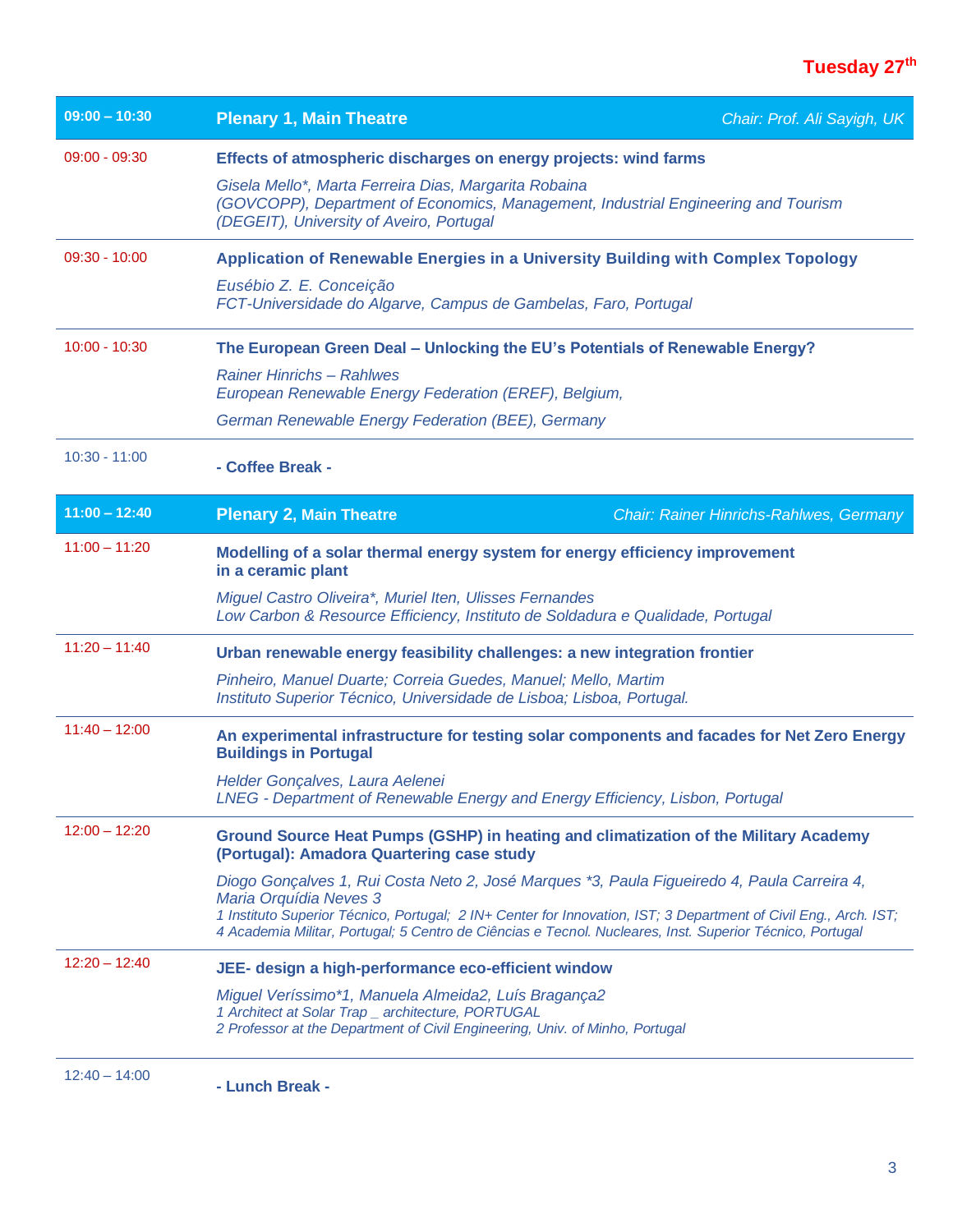| $09:00 - 10:30$ | <b>Plenary A, Virtual Theatre 1</b>                                                                                                                                                                                                                                                                                                                                                                                                                | Chair: Tony Book $- UK$       |
|-----------------|----------------------------------------------------------------------------------------------------------------------------------------------------------------------------------------------------------------------------------------------------------------------------------------------------------------------------------------------------------------------------------------------------------------------------------------------------|-------------------------------|
| $09:00 - 09:15$ | The Energy Performance of Hospital Buildings in the South Balkan Region. The prospects<br>for Zero Energy Hospitals                                                                                                                                                                                                                                                                                                                                |                               |
|                 | Dimoudi A.*1, Kantzioura A.1, Toumpoulides P. 1, Zoras St. 1, Serghides D.2, Dimitriou St. 2,<br>Thravalou St2, Metaj M.3, Mara E.3, Dorri A.4                                                                                                                                                                                                                                                                                                     |                               |
|                 | 1Lab of Environmental and Energy Design of Buildings and Settlements, Dept. of Environmental Eng.,                                                                                                                                                                                                                                                                                                                                                 |                               |
|                 | Democritus Univ. of Thrace, Xanthi, Greece<br>2 Energy, Enviro. & Water Res. Center (EEWRC), the Cyprus Inst, Cyprus; 3 ALBAFOREST, Albania; 4<br>Polytechnic University of Tirana, Albania                                                                                                                                                                                                                                                        |                               |
| $09:15 - 09:30$ | <b>Optimising Building Energy Consumption Using Energy Monitoring and Management: Case</b><br><b>Study in University of Reading, UK</b>                                                                                                                                                                                                                                                                                                            |                               |
|                 | Shan Zhou 1,2,*, Baizhan Li 1,2, Hong Liu 1,2, Yuxin Wu 1,2, Runming Yao 1,2,3<br>1Joint International Research Laboratory of Green Buildings and Built Environments (Ministry of Education),<br>Chongqing University, China; 2 National Centre for International Research of Low-carbon and Green Buildings<br>(Ministry of Science and Technology), Chongqing University, China; 3 School of the Built Environment, University<br>of Reading, UK |                               |
| $09:30 - 09:45$ | Contribution to the improvement of oscillating water column efficiency using L- shape<br>front wall                                                                                                                                                                                                                                                                                                                                                |                               |
|                 | Mahmoud M. Samak*1, Hassan Elgamal <sup>1</sup> , Ahmed M.Nagib Elmekawy <sup>1</sup><br><sup>1</sup> Dept. of Mech. Eng., Faculty of Engineering, Alexandria University, Egypt                                                                                                                                                                                                                                                                    |                               |
| $09:45 - 10:00$ | Development of a Hydrogen Production from Solar Thermal Energy Application Model for<br><b>The GCC Region</b>                                                                                                                                                                                                                                                                                                                                      |                               |
|                 | Abdulrahman Joubi <sup>*1</sup> , Yutaro Akimoto <sup>1</sup> , Keiichi Okajima <sup>1</sup><br><sup>1</sup> Gradu. Sch. of Science and Techno., Univ. of Tsukuba, Tsukuba, JAPAN                                                                                                                                                                                                                                                                  |                               |
| $10:00 - 10:15$ | <b>Promoting Energy-Efficient Neighborhoods: Learning from BedZED</b>                                                                                                                                                                                                                                                                                                                                                                              |                               |
|                 | Derya Oktay, Faculty of Architecture and Design, Maltepe University, Istanbul, Turkey.                                                                                                                                                                                                                                                                                                                                                             |                               |
| $10:15 - 10:30$ | Air pollution by fuel and energy complex and prospects for wind power production<br>development in Belarus                                                                                                                                                                                                                                                                                                                                         |                               |
|                 | Alexandra Kurachkina<br>Lomonosov Moscow State University, Faculty of Geography, Dept. of World Physical Geography<br>and Geoecology, Russian Federation                                                                                                                                                                                                                                                                                           |                               |
| $11:00 - 12:30$ | <b>Plenary B, Virtual Theatre 1</b>                                                                                                                                                                                                                                                                                                                                                                                                                | Chair: Dr. Salam Darwish - UK |
| $11:00 - 11:20$ | Performance Analysis of Offshore Monopile Wind Turbine Co-located with Floating<br><b>Photovoltaic Systems in Peniche, Portugal</b>                                                                                                                                                                                                                                                                                                                |                               |
|                 | Morteza Bahadori *1, Mohammad Sadegh Bahadori 2<br>1 Department of Maritime Eng., AmirKabir Univ. of Technology, Iran.<br>2 Dept. of Civil Engineering, Instituto Superior Técnico, Portugal                                                                                                                                                                                                                                                       |                               |
| $11:20 - 11:40$ | Walking with the climate: Technologies and methodology on intermediate urban open space<br>design<br>Alessandra Battisti, Dipartimento PDTA La Sapienza, Rome, Italy                                                                                                                                                                                                                                                                               |                               |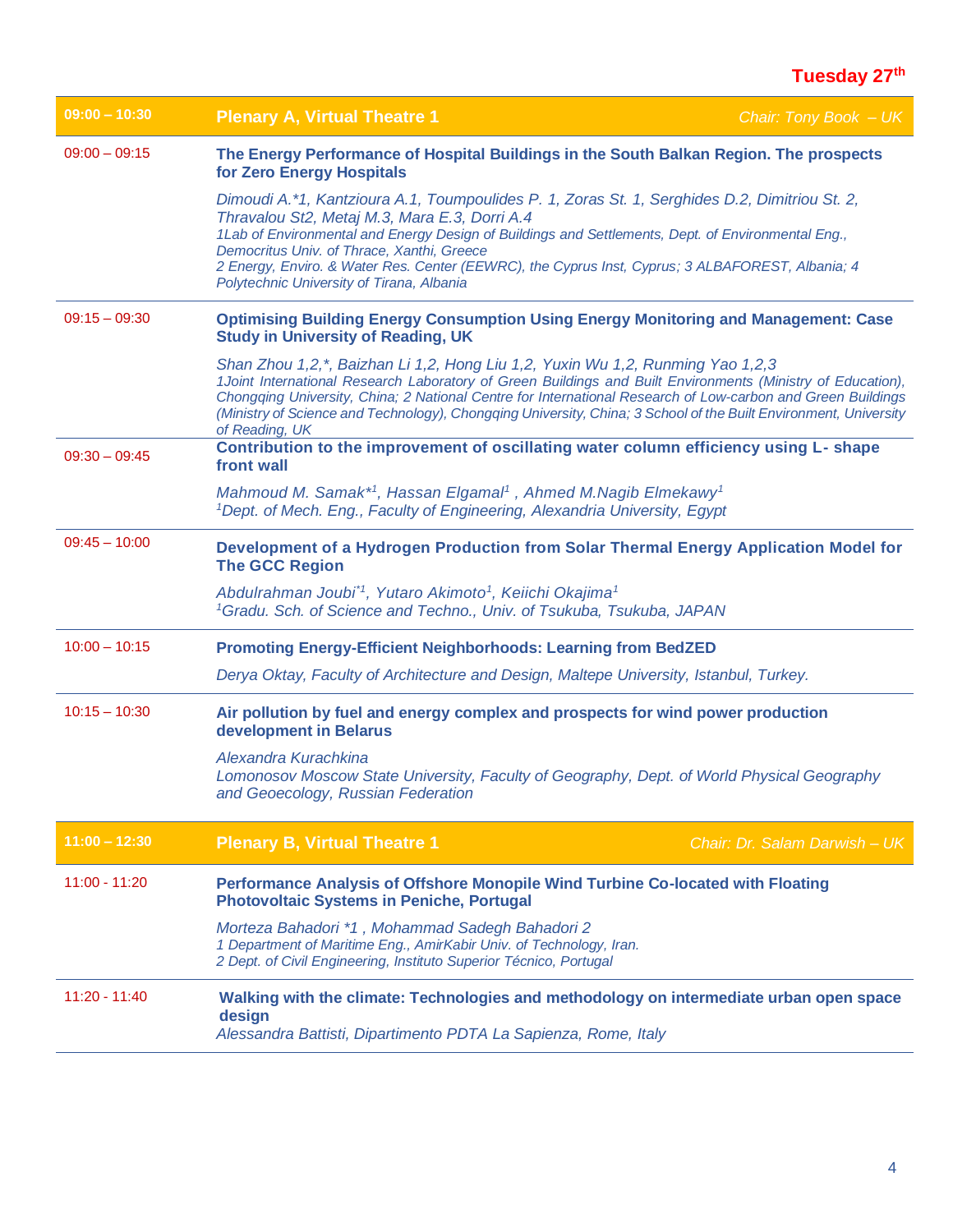| $11:40 - 12:00$ | Innovative urban farming techniques for sustainability of cities: from Farm to Fork - Case of<br>the city Lanuvio, Rome, Italy                                                                                                                                                                                                                                                                                                                                                                                                                                  |
|-----------------|-----------------------------------------------------------------------------------------------------------------------------------------------------------------------------------------------------------------------------------------------------------------------------------------------------------------------------------------------------------------------------------------------------------------------------------------------------------------------------------------------------------------------------------------------------------------|
|                 | M. Shehata <sup>1*</sup> , A. D'Aprile <sup>2*</sup> , G. Calore <sup>3</sup> , L. Ginot <sup>4</sup> , M. Correrella <sup>5</sup> , M. Elian <sup>6</sup> , N. Aly <sup>7</sup> , O. Sangodoyin <sup>8</sup> ,<br>S. Aboughanema <sup>9</sup> , S. Ali <sup>10</sup> , Mohsen Aboulnaga <sup>11</sup><br><sup>1*, 6, 7,</sup> Faculty of Engineering, Cairo University, Egypt; <sup>2*, 3, 4, 5</sup> Univ of Bologna, Italy; <sup>8</sup> Ladoke Akintola Univ. of<br>Tech., Nigeria; <sup>10, 11</sup> Cairo Univiversity, Department of Architecture, Egypt |
| $12:00 - 12:20$ | Buildings' Thermal Insulation Materials' Market and Drivers: Global Outlook and Assessment<br>in the Context of SDGs                                                                                                                                                                                                                                                                                                                                                                                                                                            |
|                 | Sarah A. GadAllah <sup>1*</sup> , Mohsen M. Aboulnaga <sup>2</sup><br><sup>1</sup> R. Student, Dept. of Architecture, Faculty of Eng., Cairo University, Egypt,<br><sup>2</sup> Dept. of Architecture, Faculty of Engineering, Cairo University, Egypt                                                                                                                                                                                                                                                                                                          |
| $12:20 - 12:40$ | Evaluation of dust elements on photovoltaic module performance: an experimental study                                                                                                                                                                                                                                                                                                                                                                                                                                                                           |
|                 | H. A. Kazem <sup>1,2</sup> , M. T. Chaichan <sup>3</sup> , Ali H. A. Al-Waeli <sup>2</sup> , K. Sopian <sup>2</sup> , Abdul Salam Darwish <sup>4</sup><br><sup>1</sup> Sohar University, Oman; <sup>2</sup> Solar Energy Research Institute, Universiti Kebangsaan Malaysia, Malaysia,<br><sup>3</sup> Research Center, University of Technology, Iraq, <sup>4</sup> University of Bolton, Bolton - UK                                                                                                                                                          |
|                 |                                                                                                                                                                                                                                                                                                                                                                                                                                                                                                                                                                 |
| $11:00 - 12:30$ | <b>Plenary C, Virtual Theatre 2</b><br>Chair: Prof. Mohsen Aboulnaga - Egypt                                                                                                                                                                                                                                                                                                                                                                                                                                                                                    |
| $11:00 - 11:20$ | Evaluation of Omani experience in using grid connected photovoltaic stations                                                                                                                                                                                                                                                                                                                                                                                                                                                                                    |
|                 | Hussein A Kazem <sup>*1,2</sup> , Miqdam T Chaichan <sup>3</sup> , Ali H. A. Al-Waeli <sup>2</sup> , K Sopian <sup>2</sup><br><sup>1</sup> Sohar University, Sohar, Oman; <sup>2</sup> Solar Energy Research Inst., Univ. Kebangsaan Malaysia, <sup>3</sup> E. & R Energy<br>Technology Research Center, Univ. of Technology, Iraq                                                                                                                                                                                                                              |
| $11:20 - 11:40$ | Analysis of a novel thermochemical De-NO <sub>x</sub> cycle with composite multi-halide sorbent                                                                                                                                                                                                                                                                                                                                                                                                                                                                 |
|                 | C. Zhang, G.L. An, L.W. Wang*;<br>Institute of Refrigeration and Cryogenics, Shanghai Jiao Tong University, China                                                                                                                                                                                                                                                                                                                                                                                                                                               |
| $11:40 - 12:00$ | Energy analysis of a Hybrid Wind-Wave Solution for Remote Islands                                                                                                                                                                                                                                                                                                                                                                                                                                                                                               |
|                 | Spyridon Trikalitis <sup>1</sup> , George Lavidas <sup>2</sup> , John K. Kaldellis <sup>*1</sup><br><sup>1</sup> Lab of Soft Energy App. & Env. Protection, Univ. of West Attica, Greece<br><sup>2</sup> Dept. of Civil Eng. And Geosc., Delft Univ. of Tech., The Netherlands                                                                                                                                                                                                                                                                                  |
| $12:00 - 12:40$ | Waste2Bioenergy: Simulation and Economic Assessment of a Gasification-Based Bioenergy<br><b>System Fueled with Rice Husks</b>                                                                                                                                                                                                                                                                                                                                                                                                                                   |
|                 | D. Almpantis and A. Zabaniotou*<br>Biomass G., Dept. of Chemical Eng., Aristotle Univ., Thessaloniki, Greece                                                                                                                                                                                                                                                                                                                                                                                                                                                    |
|                 |                                                                                                                                                                                                                                                                                                                                                                                                                                                                                                                                                                 |
| $14:00 - 16:00$ | <b>Plenary 3, Main Theatre</b><br>Chair: Dr. Arthur Williams, Germany                                                                                                                                                                                                                                                                                                                                                                                                                                                                                           |
| $14:00 - 14:15$ | Modelling of a solar thermal energy system for energy efficiency improvement<br>in a ceramic plant                                                                                                                                                                                                                                                                                                                                                                                                                                                              |
|                 | Miguel Castro Oliveira*, Muriel Iten, Ulisses Fernandes<br>Low Carbon & Resource Efficiency, Instituto de Soldadura e Qualidade, Portugal                                                                                                                                                                                                                                                                                                                                                                                                                       |
| $14:15 - 14:30$ | Urban renewable energy feasibility challenges: a new integration frontier                                                                                                                                                                                                                                                                                                                                                                                                                                                                                       |
|                 | Pinheiro, Manuel Duarte; Correia Guedes, Manuel; Mello, Martim<br>Instituto Superior Técnico, Universidade de Lisboa; Lisboa, Portugal.                                                                                                                                                                                                                                                                                                                                                                                                                         |
|                 |                                                                                                                                                                                                                                                                                                                                                                                                                                                                                                                                                                 |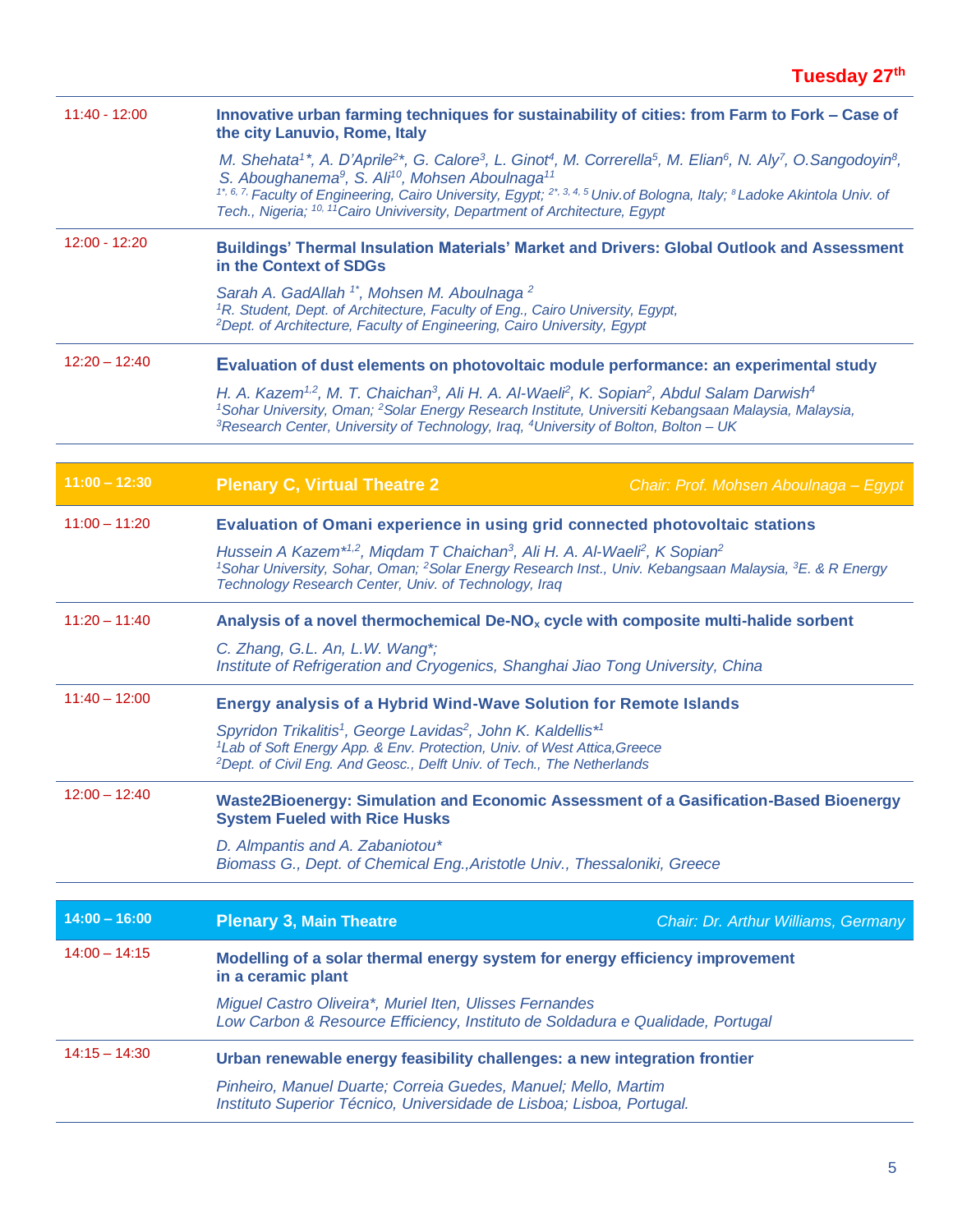| $14:30 - 14:45$ | An experimental infrastructure for testing solar components and facades for Net Zero Energy<br><b>Buildings in Portugal</b>                                                                                                                                                                                                                          |                                      |
|-----------------|------------------------------------------------------------------------------------------------------------------------------------------------------------------------------------------------------------------------------------------------------------------------------------------------------------------------------------------------------|--------------------------------------|
|                 | Helder Gonçalves, Laura Aelenei<br>LNEG - Department of Renewable Energy and Energy Efficiency, Lisbon, Portugal                                                                                                                                                                                                                                     |                                      |
| $14:45 - 15:00$ | Ground Source Heat Pumps (GSHP) in heating and climatization of the Military Academy<br>(Portugal): Amadora Quartering case study                                                                                                                                                                                                                    |                                      |
|                 | Diogo Gonçalves 1, Rui Costa Neto 2, José Marques *3, Paula Figueiredo 4, Paula Carreira 4,<br>Maria Orquídia Neves 3<br>1 Instituto Superior Técnico, Portugal; 2 IN+ Center for Innovation, IST; 3 Department of Civil Eng., Arch. IST;<br>4 Academia Militar, Portugal; 5 Centro de Ciências e Tecno. Nucleares, Inst. Superior Técnico, Portugal |                                      |
| $15:00 - 15:15$ | JEE- design a high-performance eco-efficient window                                                                                                                                                                                                                                                                                                  |                                      |
|                 | Miguel Veríssimo*1, Manuela Almeida2, Luís Bragança2<br>1 Architect at Solar Trap _ architecture, PORTUGAL<br>2 Professor at the Department of Civil Engineering, Univ. of Minho, Portugal                                                                                                                                                           |                                      |
| $15:15 - 15:30$ | Sustainability, environment and architecture in Montenegro: An overview                                                                                                                                                                                                                                                                              |                                      |
|                 | Katarina Ukropina, Dept. of Civil Eng. and Arch., H. Technical Institute (IST), Lisbon, Portugal                                                                                                                                                                                                                                                     |                                      |
| $15:30 - 16:00$ | JANUS: A comprehensive national modelling tool to support energy-emissions planning in<br><b>Portugal</b>                                                                                                                                                                                                                                            |                                      |
|                 | Ricardo Aguiar, R.P. Borges, Paulo Martins, Ana Andrade, Isabel Cabrita<br>Res. & Renewable, Directorate-General for Energy and Geology, Portugal                                                                                                                                                                                                    |                                      |
| $16:00 - 16:30$ | - Coffee Break -                                                                                                                                                                                                                                                                                                                                     |                                      |
| $14:00 - 15:30$ | <b>Plenary D, Virtual Theatre 1</b>                                                                                                                                                                                                                                                                                                                  | Chair: Dr Amina Batagarawa - Nigeria |
| $14:00 - 14:15$ | <b>Energy and Gender Dialogue for a better world</b>                                                                                                                                                                                                                                                                                                 |                                      |
|                 | Rabia Ferroukhi, Director of the Knowledge, Policy and Finance Center (KPFC), International<br>Renewable Energy Agency (IRENA), Abu Dhabi.                                                                                                                                                                                                           |                                      |
| $14:15 - 14:30$ | What lessons we can take from the COVID-19 experience on women academics and<br>researchers in the Mediterranean Engineering Education through the lens of TARGET<br>project                                                                                                                                                                         |                                      |
|                 | Anastasia Zabaniotou, Chemical Eng. Dept., Aristotle University, Thessaloniki, Greece                                                                                                                                                                                                                                                                |                                      |
| $14:30 - 15:30$ | - Workshop Energy and Gender -                                                                                                                                                                                                                                                                                                                       |                                      |
|                 |                                                                                                                                                                                                                                                                                                                                                      |                                      |
| $14:00 - 15:30$ | <b>Plenary E, Virtual Theatre 2</b>                                                                                                                                                                                                                                                                                                                  | Chair: Prof Mohsen Aboulnaga - Egypt |
| $14:00 - 14:15$ | Data-driven modeling of thermal solid sorption storage systems                                                                                                                                                                                                                                                                                       |                                      |
|                 | Harald Kirchsteiger* and Nayrana Daborer-Prado<br>Univ. of Applied Sciences Upper Austria, ASIC, Wels, Austria                                                                                                                                                                                                                                       |                                      |
| $14:15 - 14:30$ | <b>On-Site Focus Alignment of a Fresnel Mirror Field</b>                                                                                                                                                                                                                                                                                             |                                      |
|                 |                                                                                                                                                                                                                                                                                                                                                      |                                      |
|                 | Alois Resch <sup>*</sup> , Thomas Aigenbauer<br>University of Applied Sciences Upper Austria, ASIC, Austria                                                                                                                                                                                                                                          |                                      |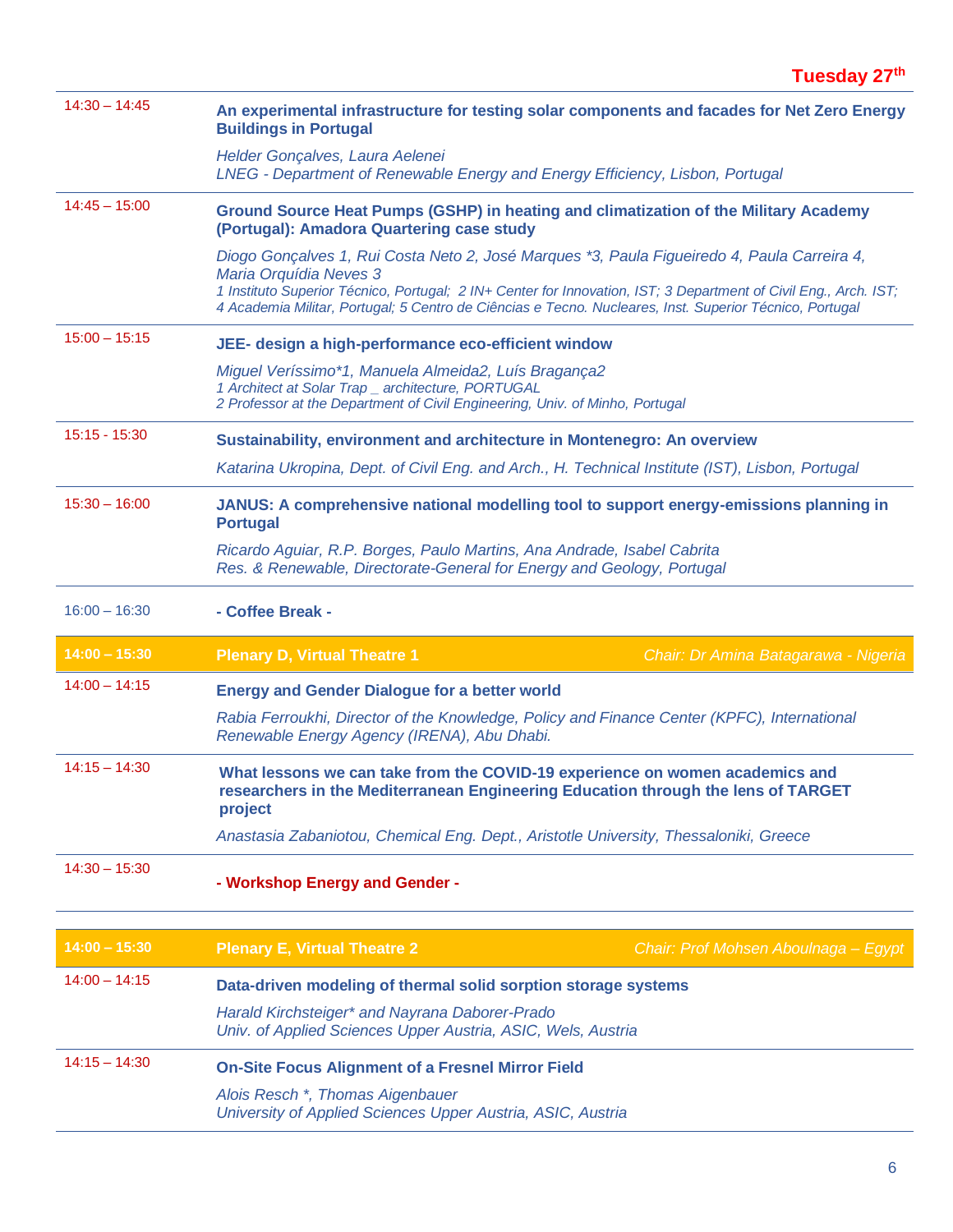| $14:30 - 14:45$ | Development and application of a thermal comfort model in buildings                                                                                                                                                                                                                                                                  |
|-----------------|--------------------------------------------------------------------------------------------------------------------------------------------------------------------------------------------------------------------------------------------------------------------------------------------------------------------------------------|
|                 | Andrés Vilaboa Díaz *1, Pastora M. Bello Bugallo <sup>2</sup><br>Dept. of Chemical Eng., Univ. de Santiago de Compostela, Spain.                                                                                                                                                                                                     |
| $14:45 - 15:00$ | Public lands, traditional communities and wind corridors                                                                                                                                                                                                                                                                             |
|                 | Carolina Silva Ribeiro, Gilca Garcia de Oliveira<br><b>Federal University of Bahia, Brazil</b>                                                                                                                                                                                                                                       |
| $15:00 - 15:15$ | Effect of natural and forced ventilation on drying of kiwi in an indirect solar dryer                                                                                                                                                                                                                                                |
|                 | Hajar Essalhi*, Mohammed Benchrifa, Rachid Tadili<br>Lab. of Solar Energy and Environment, Mohammed V University, Rabat, Morocco                                                                                                                                                                                                     |
| $15:15 - 15:30$ | Evaluation of renewable energy system for sustainable development                                                                                                                                                                                                                                                                    |
|                 | Shoeib Faraji Abdolmaleki <sup>*1</sup> , Pastora M. Bello Bugallo <sup>2</sup><br><sup>1,2</sup> Dept. of Chem. Eng., Universidad de Santiago de Compostela, Spain                                                                                                                                                                  |
|                 |                                                                                                                                                                                                                                                                                                                                      |
| $16:00 - 18:00$ | <b>Plenary F, Virtual Theatre 1</b><br>Chair: Dr. Salam Darwish - UK                                                                                                                                                                                                                                                                 |
| $16:00 - 16:15$ | <b>Energy Performance of Healthcare Facilities in three Climatic Zones in Cyprus</b>                                                                                                                                                                                                                                                 |
|                 | D. Serghides, S. Dimitriou, I. Kyprianou, S. Thravalou<br>Energy, Environment and Water Research Centre (EEWRC), The Cyprus Institute, Cyprus                                                                                                                                                                                        |
| $16:15 - 16:30$ | Development of Innovative Technologies for Solar Assistant Heat Pump for Residential Heat<br><b>Supply</b>                                                                                                                                                                                                                           |
|                 | Ming Jun Huang*1, Sarah McCormack <sup>2</sup> , Jian Yao <sup>3</sup> , Yanjun Dai <sup>3</sup> , Neil J. Hewitt <sup>1</sup><br><sup>1</sup> Belfast School of Architecture and the Built Env., Ulster University, UK;                                                                                                             |
|                 | <sup>2</sup> Trinity College Dublin, Ireland<br><sup>3</sup> Institute of Refrigeration. & Cryogenics, Shanghai Jiao Tong Univ., China                                                                                                                                                                                               |
| $16:30 - 16:45$ | Preliminary results on experimental modelling of an Adsorption Chiller<br>Nayrana Daborer-Prado *1, Alois Resch 1 1 University of Applied Sciences Upper Austria, Energy<br>Research Group ASIC, Austria                                                                                                                             |
| $16:45 - 17:00$ | Advancements in High Performance Hybrid Photovoltaic/ Thermal Solar Collector Technology                                                                                                                                                                                                                                             |
|                 | Kamaruzzaman Sopian <sup>1,*</sup> , Ali H. A. Al-Waeli <sup>1,</sup> Hussein A. Kazem<br><sup>1</sup> Solar Energy Research Institute, Universiti Kebangsaan, Malaysia, <sup>2</sup> Sohar University, Oman                                                                                                                         |
| $17:00 - 17:15$ | <b>Developing Sustainable Cities for Climate Change Mitigation</b>                                                                                                                                                                                                                                                                   |
|                 | Despina Serghides <sup>1</sup> , Stella Dimitriou <sup>1</sup> , Ioanna Kyprianou <sup>1</sup> , Elias Giannakis <sup>1</sup> George Zittis <sup>2</sup><br><sup>1</sup> Energy, Env. & Water Res. Center (EEWRC), the Cyprus Institute, Cyprus<br><sup>2</sup> Climate and Atmosphere Research Center, the Cyprus Institute, Cyprus |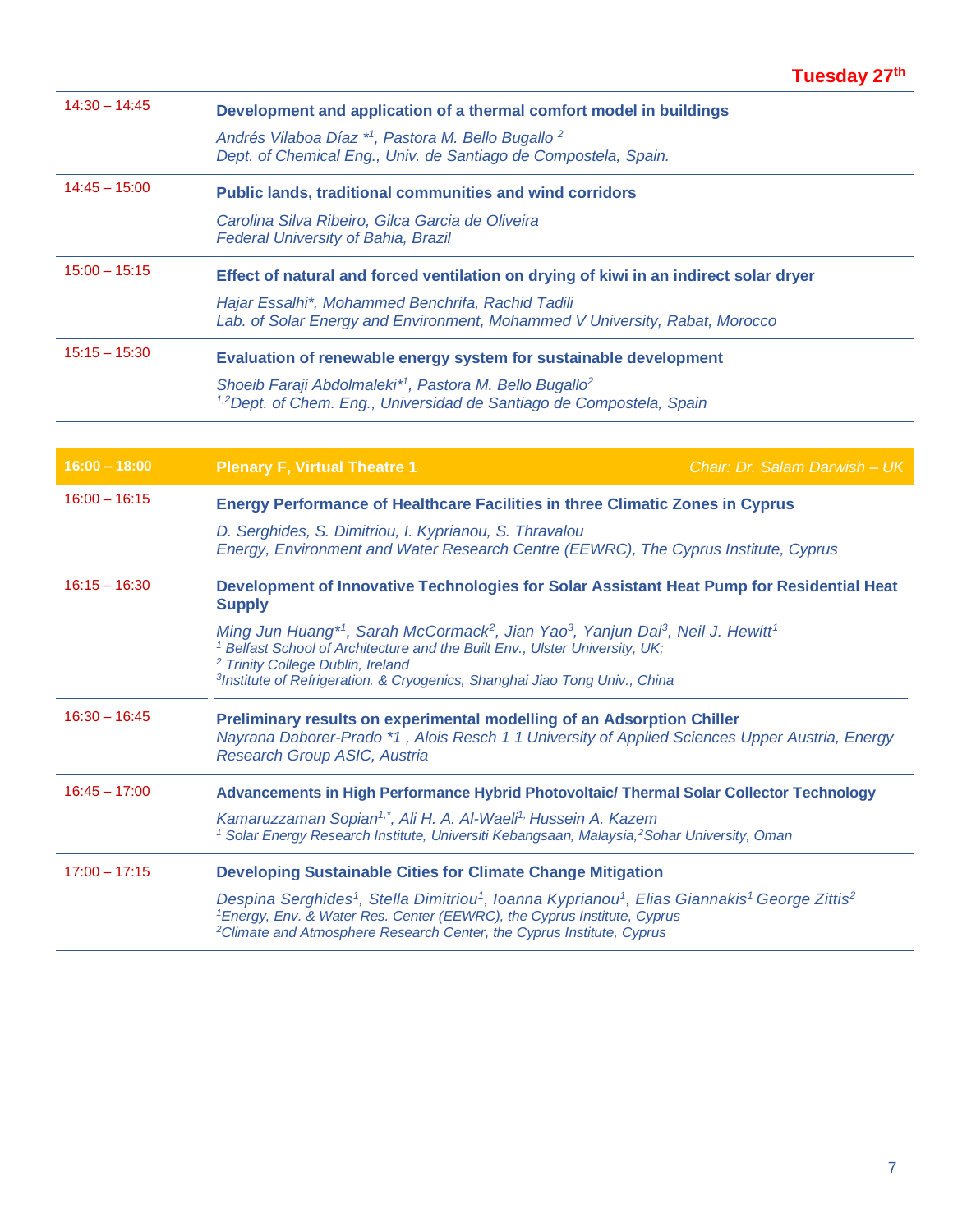| $16:00 - 18:00$ | <b>Plenary G, Virtual Theater 2</b>                                                                                                                                                                                                           | Chair: Prof. Marta Szabo - Hungary |
|-----------------|-----------------------------------------------------------------------------------------------------------------------------------------------------------------------------------------------------------------------------------------------|------------------------------------|
| $16:00 - 16:15$ | Energy and exergy performance comparison of three different solar cookers using<br>different loads                                                                                                                                            |                                    |
|                 | Ashmore Mawire, Sibongiseni Simelane, Patrick O. Abedigamba<br>Dept. of Physics and Electronics, North-West Univ. Mmabatho, South Africa                                                                                                      |                                    |
| $16:15 - 16:30$ | <b>Wake Models' Evaluation for Different Downstream Locations</b>                                                                                                                                                                             |                                    |
|                 | Panagiotis Triantafyllou, John K. Kaldellis*<br>Laboratory of Soft Energy Applications & Environmental Protection,<br>Department of Mechanical Engineering, University of West Attica                                                         |                                    |
| $16:30 - 16:45$ | Sustainable-Business Waste Management: The case the Emirate of Ajman - UAE                                                                                                                                                                    |                                    |
|                 | Khaled M. AlHosani & Dr Pouria Liravi<br>University of Derby, Derby, UK                                                                                                                                                                       |                                    |
| $16:45 - 17:00$ | Temperature studies of the effect of glazed facades and vegetation on urban heat islands in<br><b>Brasilia</b>                                                                                                                                |                                    |
|                 | Gustavo Cantuaria, University Centre of Brasilia (UniCEUB), Brazil                                                                                                                                                                            |                                    |
| $17:00 - 17:15$ | <b>Compound Parabolic Concentrator Design: Assessment of Performance Enhancement for</b><br><b>Building-Integrated Photovoltaic Systems</b>                                                                                                   |                                    |
|                 | Sander Saers, Dr Anita Ortega*, Subhash Chandra, Sarah J. McCormack<br>Solar Energy Applications Group, Dept. of Civil, Structural & Enviro.<br>Eng., School of Engineering, Trinity College Dublin, Ireland                                  |                                    |
| $17:15 - 17:30$ | Implementation and Optimization of a Luminescent Down-Shifting Photovoltaic System for<br>use in a Compound Parabolic Concentrator                                                                                                            |                                    |
|                 | Aaron Glenn*, Subhash Chandra, Bill Cass, & Sarah J. McCormack<br>SEA G., School of Eng., Trinity College Dublin, Ireland                                                                                                                     |                                    |
| $17:30 - 17:45$ | <b>Housing Energy Equivalence: A Graphical Approach</b><br>Anna Pages-Ramon*, Judit Lopez-Besora, Carlos Alonso-Montolio<br>School of Architecture, Universitat Politecnica de Catalunya, Spain                                               |                                    |
| $17:45 - 18:00$ | <b>Barriers for Wind Farm Expansion in the Brazilian Territory</b>                                                                                                                                                                            |                                    |
|                 | Mário Joel Ramos Júnior*1, Paulo Soares Figueiredo2, Xisto Lucas Travassos Júnior 3<br>1 Dept. of Ind. Manag. and Tech., Senai Cimatec University Center, Brazil<br>3 Department of Mecatronics, Federal University of Santa Catarina, Brazil |                                    |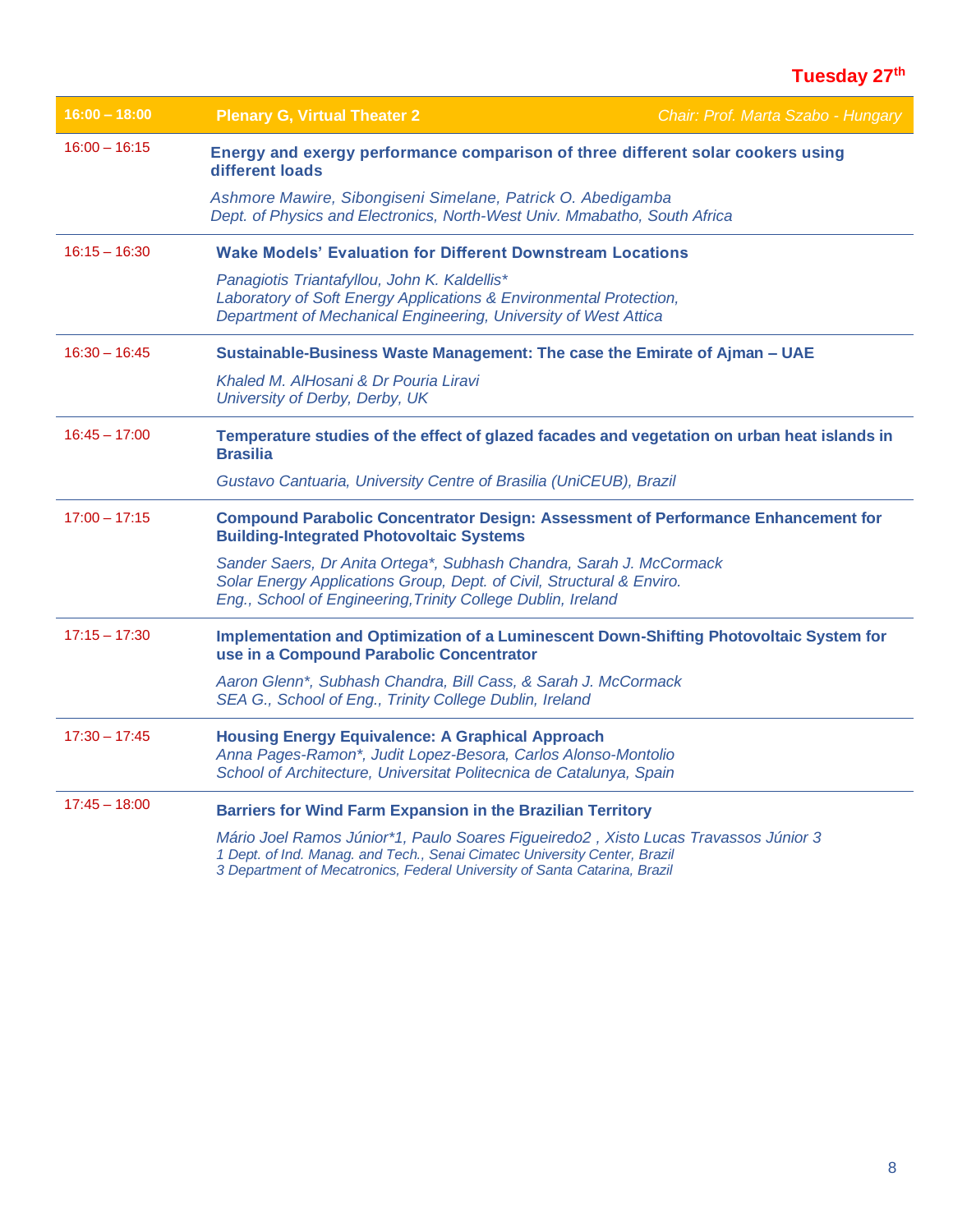| $09:00 - 12:30$ | <b>Plenary 1, Main Theatre</b>                                                                                                                                                                                                                                                                                                                                                                                                          | Chair: Prof. Ali Sayigh - UK                   |
|-----------------|-----------------------------------------------------------------------------------------------------------------------------------------------------------------------------------------------------------------------------------------------------------------------------------------------------------------------------------------------------------------------------------------------------------------------------------------|------------------------------------------------|
| $09:00 - 09:30$ | Mediterranean University as Catalyst for Eco-Sustainable Renovation: the experience of<br><b>Med EcoSure Cross Border Living Lab</b>                                                                                                                                                                                                                                                                                                    |                                                |
|                 | Antonella Trombadore <sup>*1</sup> , Gisella Calcagno <sup>2</sup><br><sup>1,2</sup> Department of Architecture (DIDA), University of Florence, Italy                                                                                                                                                                                                                                                                                   |                                                |
| $09:30 - 10:00$ | Arundo Donax L. as sustainable building material                                                                                                                                                                                                                                                                                                                                                                                        |                                                |
|                 | Nadia Amarone <sup>1</sup> , G. Iovane <sup>1</sup> , D. Marranzini <sup>1</sup> , R. Sessa <sup>1</sup> , M. Correia Guedes <sup>*2</sup> , Beatrice Faggiano <sup>1</sup><br><sup>1</sup> Dept. of Structure for Eng. and Arch., Univ. of Naples Federico II, Italy<br><sup>2</sup> Department of Civil Engineering, Instituto Superior Técnico, Portugal                                                                             |                                                |
| $10:00 - 10:30$ | About the role of geothermics in the energy transition                                                                                                                                                                                                                                                                                                                                                                                  |                                                |
|                 | Ana Zugazabeitia1, Ayaz Abachi1, Bruno Almeida1, Daniel Conrads1, Daniela Almeida1,<br>Diansambo Masembo1, Diogo Miranda1, Hamanene Kuvingua1, Joana Armés1, João Senra1,<br>Maria Pires1, Miguel Grego1, Sérgio Ten Jua1, Vasco Águia1, José Marques*2<br>1 CU "Hydromineral and Geothermal Resources", Instituto Superior Técnico, Portugal<br>2 Department of Civil Engineering, Architecture and Georesources, IST/CERENA, Portugal |                                                |
| $10:30 - 11:00$ | - Coffee Break -                                                                                                                                                                                                                                                                                                                                                                                                                        |                                                |
| $11:00 - 12:30$ | <b>Plenary 2, Main Theatre</b>                                                                                                                                                                                                                                                                                                                                                                                                          | <b>Chair: Rainer Hinrichs-Rahlwes, Germany</b> |
| $11:00 - 11:20$ | Living inspired by nature: two scenarios of green buildings in Sri Lanka                                                                                                                                                                                                                                                                                                                                                                |                                                |
|                 | Antonella Trombadore*1, Marco Paolini1, Matteo Torracchi1<br>Department of Architecture DIDA, University of Florence, Italy                                                                                                                                                                                                                                                                                                             |                                                |
| $11:20 - 11:40$ | Building Integrated Solar Energy Systems (BI-SES) for façades - a literature review                                                                                                                                                                                                                                                                                                                                                     |                                                |
|                 | Karol Bot <sup>1</sup> , Laura Aelenei <sup>1</sup> , Maria da Glória Gomes <sup>2</sup> , Carlos Santos Silva <sup>3</sup><br>1 Laboratório Nacional de Energia e Geologia (LNEG), Lisbon, Portugal<br>2 CERIS, Dept. of Civil Eng., Architecture, IST, Lisbon, Portugal;<br>3 IN+, Center for Innovation, Tech. and Policy Res., Dept. of Mech. Eng., IST, Lisbon, Portugal                                                           |                                                |
| $11:40 - 12:00$ | Analyses of the concept of sustainability in the Cape Verdean architecture from Jean<br>Denis's House, in Santo Antão, Cape Verde                                                                                                                                                                                                                                                                                                       |                                                |
|                 | Felisberto Cortês*: Dept. of Civil Eng. and Arch., IST, Portugal                                                                                                                                                                                                                                                                                                                                                                        |                                                |
| $12:00 - 12:20$ | Using raw earth construction systems on contemporary buildings: Reflections on<br><b>Sustainability and thermal efficiency</b>                                                                                                                                                                                                                                                                                                          |                                                |
|                 | Bruno Marques <sup>1</sup> , Humberto Varum <sup>1</sup> : LESE-CONSTRUCT - FEUP;<br>Helena Corvacho: LFC-CONSTRUCT - FEUP; and<br>Manuel Correia Guedes: IST, Lisbon, Portugal                                                                                                                                                                                                                                                         |                                                |
| 12:20 - 12:40   | <b>Promoting Energy-Efficient Neighborhoods: Learning from BedZED</b>                                                                                                                                                                                                                                                                                                                                                                   |                                                |
|                 | Derya Oktay, Faculty of Architecture and Design, Maltepe University, Istanbul, Turkey.                                                                                                                                                                                                                                                                                                                                                  |                                                |
| $12:40 - 14:00$ | - Lunch Break -                                                                                                                                                                                                                                                                                                                                                                                                                         |                                                |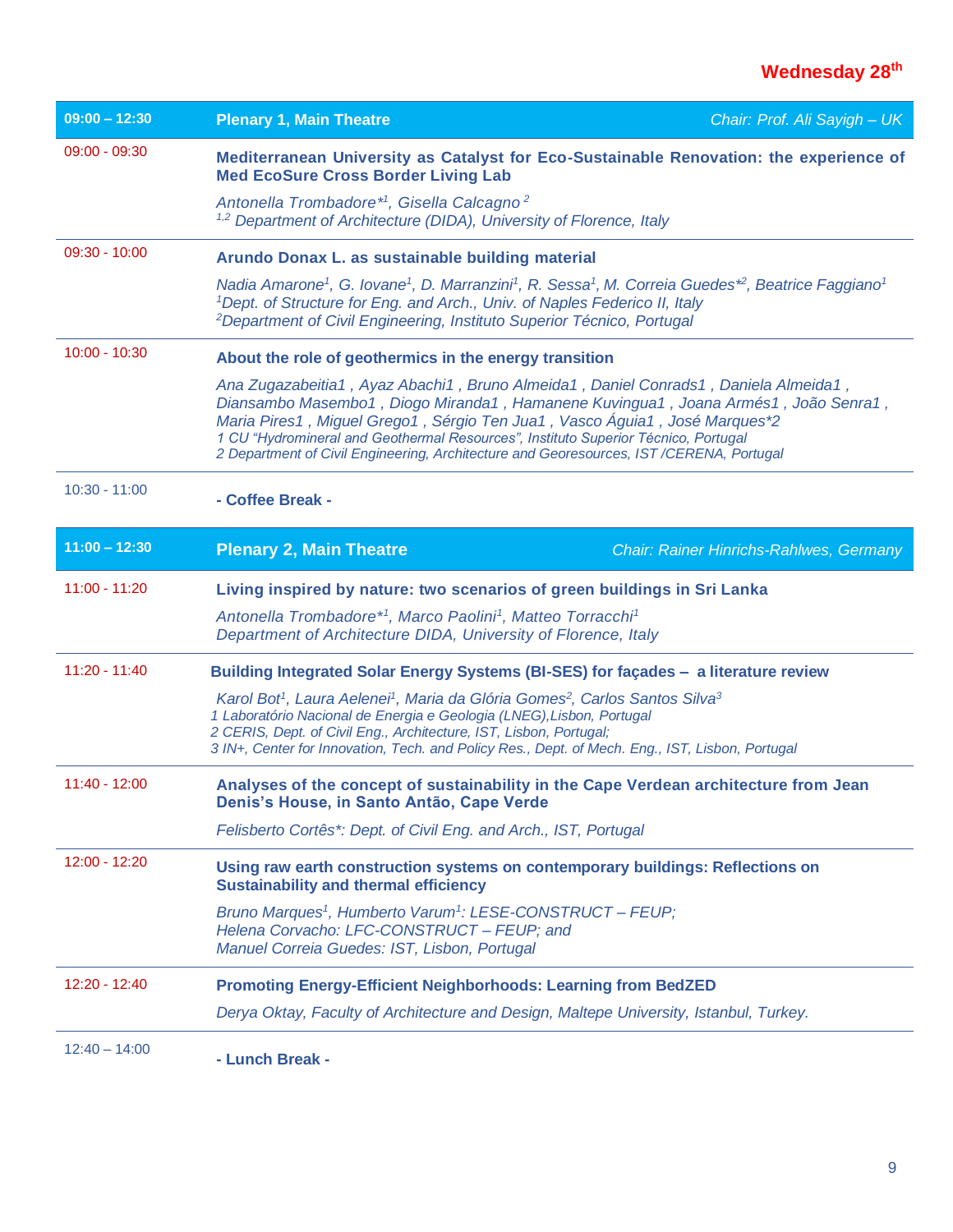#### **Wednesday 28 th**

| $09:00 - 10:30$                                                                                                                                      | <b>Plenary A, Virtual Theatre 1</b>                                                                                                                                                                                                                                                                                                                                                                                                                                                                                                                                      | Chair: Prof. Marta Szabo, Hungary  |
|------------------------------------------------------------------------------------------------------------------------------------------------------|--------------------------------------------------------------------------------------------------------------------------------------------------------------------------------------------------------------------------------------------------------------------------------------------------------------------------------------------------------------------------------------------------------------------------------------------------------------------------------------------------------------------------------------------------------------------------|------------------------------------|
| $09:00 - 09:30$                                                                                                                                      | Enhancing higher education buildings performance through energy audit and retrofitting:<br>Climate action to mitigate CO <sub>2</sub> emissions and attain SDGs                                                                                                                                                                                                                                                                                                                                                                                                          |                                    |
|                                                                                                                                                      | Mohsen Aboulnaga <sup>1*</sup> , Abdulrahman Amer <sup>2</sup> and Radwa Ahmed <sup>3</sup><br>1, Dept. of Architecture, Faculty of Engineering, Cairo University, Egypt,<br>2, 3 Res. - Environ. Design and Energy Efficiency Program, Dept. of Arch., Cairo Univ., Egypt                                                                                                                                                                                                                                                                                               |                                    |
| $09:30 - 10:00$                                                                                                                                      | The Role of Circular Economy in Mitigating Climate Change Impacts:<br><b>Thermal Insulation Materials' Assessment in Developing Countries</b>                                                                                                                                                                                                                                                                                                                                                                                                                            |                                    |
|                                                                                                                                                      | Sarah A. GadAllah and Mohsen M. Aboulnaga<br>Dept. of Architecture, Faculty of Engineering, Cairo University, Egypt                                                                                                                                                                                                                                                                                                                                                                                                                                                      |                                    |
| $10:00 - 10:30$                                                                                                                                      | Urban farming as an innovative tool for generative and sustainable cities - the case of<br><b>Galliera city in Bologna, Italy</b>                                                                                                                                                                                                                                                                                                                                                                                                                                        |                                    |
|                                                                                                                                                      | Y. Ragab <sup>1*</sup> , E. Durante <sup>2*</sup> , B. Di Giovanni <sup>3</sup> , Luca Gialli <sup>4</sup> , P. Mariscal <sup>5</sup> , L. Gabrielli <sup>6</sup> , M. Lapomarda <sup>7</sup> ,<br>M.Shahwan <sup>8</sup> , S.Elhaggan <sup>9</sup> , Mohsen Aboulnaga <sup>10</sup><br><sup>1*, 8, 9</sup> R. student, Arch. and Tech. Eng. P., Faculty of Eng., Cairo University, Egypt<br><sup>2*, 3, 4, 6, 7</sup> R. student, Alma Mater Studiorum Univ. of Bologna, Italy<br><sup>5</sup> Research Student, Humboldt University of Berlin, Germany and             |                                    |
|                                                                                                                                                      | <sup>10</sup> Dept. of Architecture, Faculty of Eng., Cairo Univ., Egypt                                                                                                                                                                                                                                                                                                                                                                                                                                                                                                 |                                    |
| $09:00 - 10:30$                                                                                                                                      | <b>Plenary B, Virtual Theater 2</b>                                                                                                                                                                                                                                                                                                                                                                                                                                                                                                                                      | Chair: Prof. Donald Swift-Hook, UK |
| $09:00 - 09:15$<br>SO <sub>3</sub> H functionalized mesoporous carbon as a potential catalyst to obtainglycerol oleate<br>esters from crude glycerol |                                                                                                                                                                                                                                                                                                                                                                                                                                                                                                                                                                          |                                    |
|                                                                                                                                                      | Maria Rosiene A. Arcanjo <sup>1</sup> , Isabela A. dos Santos <sup>1</sup> , Solange A. Quintella <sup>1</sup> , Eduardo Rigoti <sup>2</sup> ,<br>Sibele B. Castella Pergher <sup>2</sup> , Enrique Rodríguez-Castellón <sup>3</sup> , Célio L. Cavalcante Jr. <sup>1</sup> , Rodrigo<br>Silveira Vieira <sup>1*</sup><br><sup>1</sup> Dept. of Chemical Eng., Federal University of Ceara, Brazil<br><sup>2</sup> Inst. of Chemistry, Federal Univ. of Rio Grande do Norte, Brazil<br><sup>3</sup> Dept. of Inorganic Chem., Faculty of Sciences-Univ. of Malaga, Spain |                                    |
| $09:15 - 09:30$                                                                                                                                      | Towards sustainable re-construction systems: from waste ruins to Eco - efficient buildings                                                                                                                                                                                                                                                                                                                                                                                                                                                                               |                                    |
|                                                                                                                                                      | Alexandra Del Castillo Llamosas, Shoeib Faraji Abdolmaleki*, Pastora M. Bello Bugallo<br>Dept. of Chem. Eng., Univ. de Santiago de Compostela, Spain                                                                                                                                                                                                                                                                                                                                                                                                                     |                                    |
| $09:30 - 09:45$                                                                                                                                      | Effect of building fabric on the electricity demand for space cooling for attaining thermal<br>comfort in a South Indian community building                                                                                                                                                                                                                                                                                                                                                                                                                              |                                    |
|                                                                                                                                                      | Kumar Biswajit Debnath*, David P. Jenkins<br>School of Energy, Geoscience, Infrastructure and Society (EGIS), Heriot-Watt University, UK                                                                                                                                                                                                                                                                                                                                                                                                                                 |                                    |
| $09:45 - 10:00$                                                                                                                                      | Overview of Wind Resource Assessments with Special Reference to the Emirate of Ajman-<br><b>UAE</b>                                                                                                                                                                                                                                                                                                                                                                                                                                                                      |                                    |
|                                                                                                                                                      | Kais Muhammed Fasel, Abdul Salam Darwish, Peter Farrell, University of Bolton, Bolton - UK<br>Hussein A. Kazem, Sohar University, Oman                                                                                                                                                                                                                                                                                                                                                                                                                                   |                                    |
| $10:00 - 10:15$                                                                                                                                      | Study of the influence of solar shading devices in the solar inputs in buildings                                                                                                                                                                                                                                                                                                                                                                                                                                                                                         |                                    |
|                                                                                                                                                      | Andrés Vilaboa Díaz*, Pastora Bello Bugallo<br>Dept. of Chemical Engineering, Univ. of Santiago de Compostela, Spain                                                                                                                                                                                                                                                                                                                                                                                                                                                     |                                    |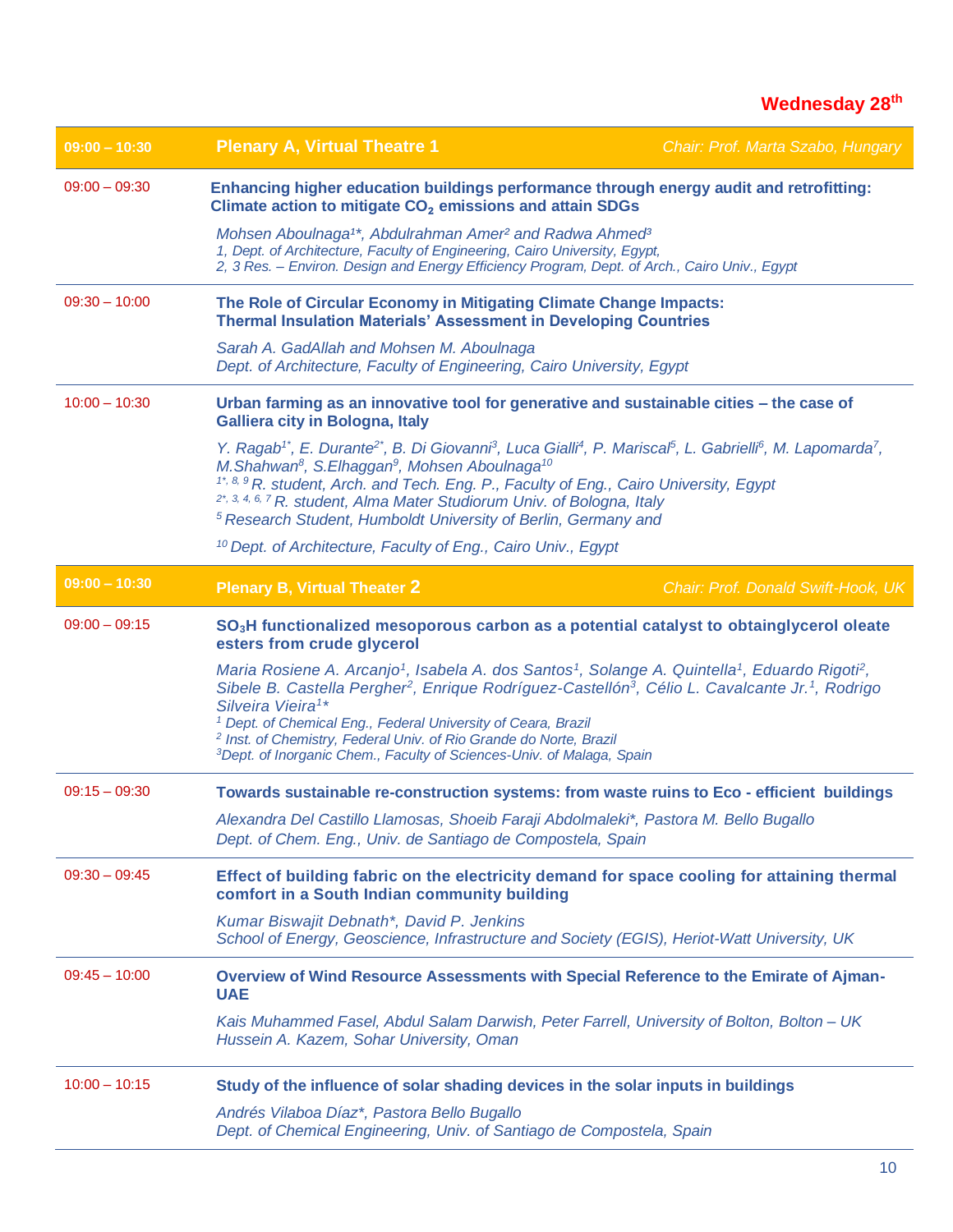| $10:15 - 10:30$ | Performance of Roof Solutions for Social Housing in Portoviejo, Ecuador.                                                                                                                                                                                    |                                                                                                                                                                  |  |
|-----------------|-------------------------------------------------------------------------------------------------------------------------------------------------------------------------------------------------------------------------------------------------------------|------------------------------------------------------------------------------------------------------------------------------------------------------------------|--|
|                 | Dania González Couret*1, José Fabián Véliz Párraga <sup>2</sup><br><sup>1</sup> Technological University of Havana, Cuba<br><sup>2</sup> Technical University of Manabí, Ecuador                                                                            |                                                                                                                                                                  |  |
|                 |                                                                                                                                                                                                                                                             |                                                                                                                                                                  |  |
| $11:00 - 12:30$ | <b>Plenary C, Virtual Theatre 1</b><br>Chair: Dr Amina Batagarawa - Nigeria                                                                                                                                                                                 |                                                                                                                                                                  |  |
| $11:00 - 11:22$ | The Transition in Solar and Wind Energy Use in Gulf Cooperation Council Countries (GCCC)                                                                                                                                                                    |                                                                                                                                                                  |  |
|                 | Naser Waheeb Alnaser <sup>*</sup> , Hanan M. Albuflasa <sup>+</sup> and Waheeb Essa Alnaser <sup>+</sup><br>*Dept., of Arch. and Interior Design, College of Eng., Univ. of Bahrain<br>*Department of Physics, College of Science, Univ of Bahrain, Bahrain |                                                                                                                                                                  |  |
| $11:22 - 11:45$ | Some aspects of photovoltaic/thermal systems operation in central European climate                                                                                                                                                                          |                                                                                                                                                                  |  |
|                 | Dorota Chwieduk, Jaroslaw Bigorajski<br>Institute of Heat Engineering, Warsaw University of Technology, Poland                                                                                                                                              |                                                                                                                                                                  |  |
| $11:45 - 12:08$ | Zero Carbon World": Opportunities and Threats for New and Old National Economies<br>because of Energy and Industry Transition                                                                                                                               |                                                                                                                                                                  |  |
|                 | Winfried Hoffmann, Applied Solar Expertise - ASE, Hanau, Germany                                                                                                                                                                                            |                                                                                                                                                                  |  |
| $12:08 - 12:30$ | Roof-Mounted Photovoltaic Generator - Temperature Modelling Based on Common Brazil<br><b>Roofing Materials</b>                                                                                                                                              |                                                                                                                                                                  |  |
|                 | <sup>1</sup> GREEN Solar-IPUC, PPGEM, Mech. Eng., Pontificia Universidade, Brazil<br><sup>2</sup> Universidade Federal de Viçosa, Viçosa, Minas Gerais, Brasil<br><sup>3</sup> University of Colorado Boulder, RASEI, Boulder, Colorado, USA                | <sup>1</sup> Bernardo Guimarães, <sup>1</sup> Lucas P. P. Farias, <sup>2</sup> Delly O. Filho, <sup>3</sup> L. L. Kazmerski, <sup>1,*</sup> A. Sônia A. C. Diniz |  |
|                 |                                                                                                                                                                                                                                                             |                                                                                                                                                                  |  |
| $11:00 - 12:30$ | <b>Plenary D, Virtual Theatre 2</b>                                                                                                                                                                                                                         | Chair: Prof. Kamaruzzaman Sopian, Malaysia                                                                                                                       |  |
| $11:00 - 11:15$ | app VISOSMappING                                                                                                                                                                                                                                            | The visual representation of urban contexts for the education to the sustainability: the                                                                         |  |
|                 | Paola Puma, Department of Architecture, University of Florence, Italy                                                                                                                                                                                       |                                                                                                                                                                  |  |
| $11:15 - 11:30$ | <b>Region</b>                                                                                                                                                                                                                                               | The Impact of Efficient Insolation on Thermal Performance of Building Elements in Hot arid                                                                       |  |
|                 | Ghanim Kadhem Abdulsada <sup>1</sup> and Tawfeeq Wasmi Mohammed Salih <sup>2</sup><br><sup>1</sup> Mechanical Engineering Department, Dijlah University, Iraq,<br><sup>2</sup> Materials Engineering Dept., Al-Mustansiriyah University, Iraq               |                                                                                                                                                                  |  |
| $11:30 - 11:45$ | <b>Characterization of Photovoltaic (PV) Modules under Real Operating Conditions</b>                                                                                                                                                                        |                                                                                                                                                                  |  |
|                 | Abdul Q. Malik; Dept. of Phys., College of Eng., Science and Tech., Fiji National Univ., Fiji.                                                                                                                                                              |                                                                                                                                                                  |  |
| $11:45 - 12:00$ | The value of CSP with thermal energy storage in providing flexible electric power                                                                                                                                                                           |                                                                                                                                                                  |  |
|                 | Giancarlo Gentile, Giampaolo Manzolini<br>Politecnico di Milano, Dipartimento di Energia, Milano, Italy                                                                                                                                                     |                                                                                                                                                                  |  |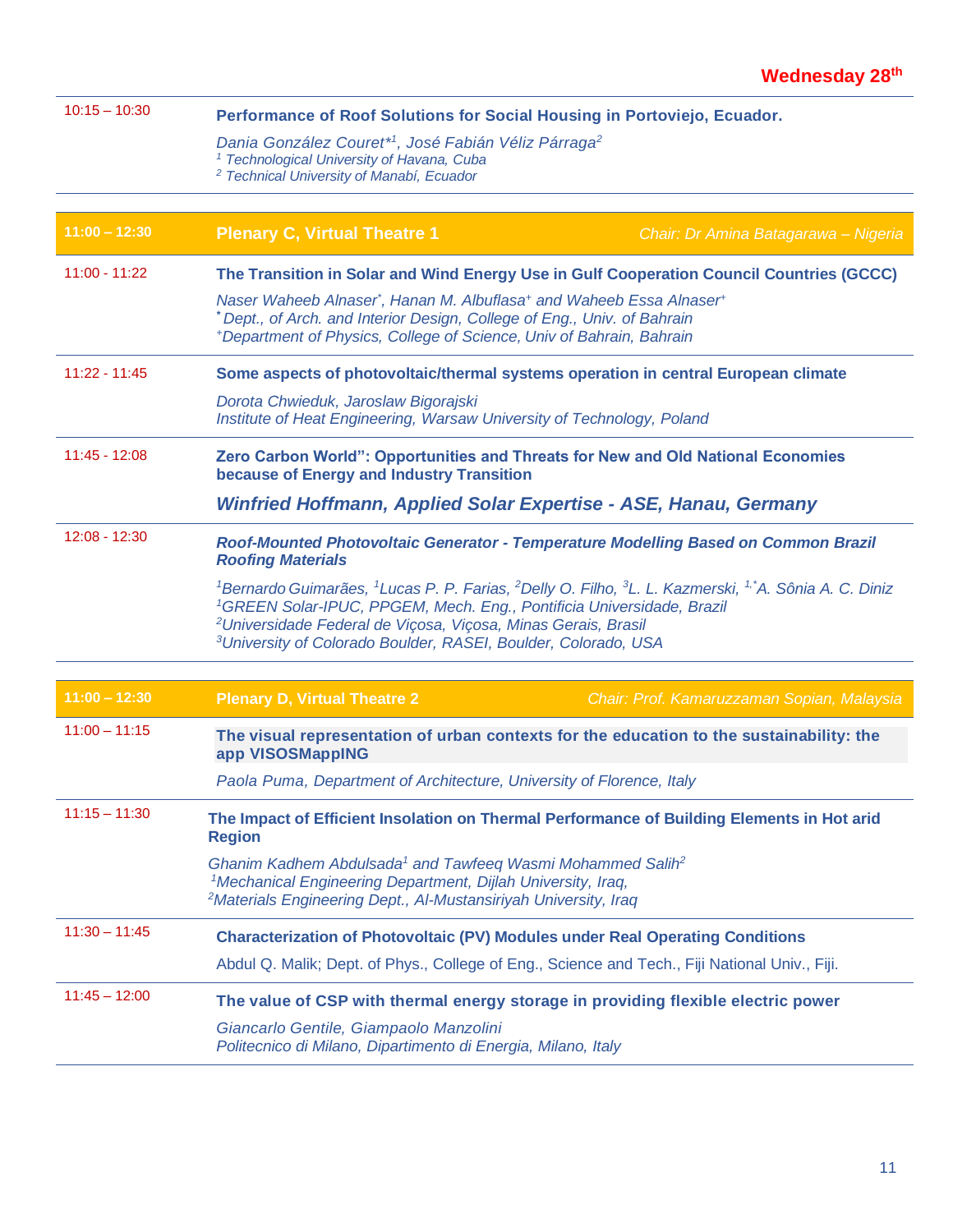| $12:00 - 12:15$ | Design, Realisation and Preliminary Tests of a Three-Dimensional Compound Parabolic<br>Concentrator (CPC) Solar Cooker in Abidjan (Côte d'Ivoire)                                                                                                                                                                                                                               |
|-----------------|---------------------------------------------------------------------------------------------------------------------------------------------------------------------------------------------------------------------------------------------------------------------------------------------------------------------------------------------------------------------------------|
|                 | Siaka Touré and Modibo Sidibé<br>Solar Energy Laboratory, FHB University Abidjan Abidjan, Côte d'Ivoire                                                                                                                                                                                                                                                                         |
| $12:15 - 12:30$ | Blockchain-based Consumer Stock Ownership Plans (CSOP) as a Catalyst for Impact<br><b>Investments in Sustainable Energy Infrastructure</b>                                                                                                                                                                                                                                      |
|                 | Martin Fortkort, Sebastian Finke, Semih Severengiz<br>Department of Electrical Eng. and Computer Science, Bochum University of Applied Sciences<br>Bochum, Germany                                                                                                                                                                                                              |
| $14:00 - 15:30$ | <b>Plenary E, Virtual Theatre 1</b><br>Chair: Prof. Marta Szabo - Hungary                                                                                                                                                                                                                                                                                                       |
| $14:00 - 14:20$ | Dubai, The sustainable, Smart City                                                                                                                                                                                                                                                                                                                                              |
|                 | Riadh H. AL-Dabbagh, Univ. of Ajman, Institute of Environment, Water & Energy, Ajman UAE                                                                                                                                                                                                                                                                                        |
| $14:20 - 14:40$ | Climate Change Adaptation: Renewable Energy and Climate Actions in Cities to Mitigate<br>Climate Change and Enhance Liveability - a Diagnostic and Strategic Study                                                                                                                                                                                                              |
|                 | Mohsen Aboulnaga <sup>1*</sup> , Naguib Amin <sup>2</sup> , Bruno Rebelle <sup>3</sup><br><sup>1*</sup> Department of Architecture, Faculty of Engineering, Cairo Univ., Egypt,<br><sup>2</sup> Project CES-MED, Beirut, Lebanon and Rabat, Morocco,<br><sup>3</sup> Transitions, CES-MED SECAP Consultant, Paris, France                                                       |
| $14:40 - 15:00$ | Floating Offshore Wind Technology Development: Current State and Future Vision                                                                                                                                                                                                                                                                                                  |
|                 | <b>Abdul Salam Darwish</b><br>School of Civil Engineering, University of Bolton, Bolton, UK.                                                                                                                                                                                                                                                                                    |
| $15:00 - 15:30$ | Impacts of ecological and psychological human behaviour: Assessment of selected<br>buildings in New Cairo, Egypt to attain livability and mitigate climate change                                                                                                                                                                                                               |
|                 | May Barakat <sup>1</sup> and Mohsen Aboulnaga <sup>2*</sup><br><sup>1</sup> Dept. of Arch., Faculty of Eng., Misr Univ. for Science and Tech., Egypt.<br><sup>2</sup> Dept. of Architecture, Faculty of Eng., Cairo Univ., Egypt                                                                                                                                                |
| $14:00 - 16:00$ |                                                                                                                                                                                                                                                                                                                                                                                 |
|                 | <b>Plenary F, Virtual Theater 2</b><br>Chair: Prof. Tony Book, UK                                                                                                                                                                                                                                                                                                               |
| $14:00 - 14:15$ | Experimental Investigation of Solar Still with Corrugated Absorber Surface for Domestic<br><b>Desalination Use</b>                                                                                                                                                                                                                                                              |
|                 | A. Idrissi <sup>*1</sup> , M. Benchrifa <sup>1</sup> , R. Tadili <sup>1</sup> , M. Naciri <sup>1</sup> , S. El Madrab <sup>1</sup><br><sup>1</sup> Lab. of Solar Energy and Env., Mohammed V University, Rabat, Morocco                                                                                                                                                         |
| $14:15 - 14:30$ | <b>Identifying Optimal Nanofluid Synthesis Conditions for Applications in Solar Thermal</b><br><b>Concentrators</b>                                                                                                                                                                                                                                                             |
|                 | Anurag Pramanik *1, Harjit Singh 1, S. Suresh <sup>2</sup> , Ram Chandra <sup>3</sup> , Virendra Kumar Vijay <sup>3</sup><br><sup>1</sup> Institute of Energy F., Brunel University London, UK<br><sup>2</sup> Dept. of Mech. Eng., National Institute of Technology, Tamil Nadu, India<br><sup>3</sup> Centre for Rural Dev. and Tech., Indian Institute of Tech. Delhi, India |
| $14:30 - 14:45$ | <b>Mechanical Biological Treatment Facility: Energy Recovery Assessment</b>                                                                                                                                                                                                                                                                                                     |
|                 | Muazu, S. <sup>1</sup> , Mirzaii, H. <sup>2</sup> , Benhadj-Djilali, R <sup>3</sup> , Augousti, A <sup>4</sup> ,<br><sup>1,2</sup> Renewable Energy Engineering, Kingston University, London<br><sup>3,4</sup> School of Engineering and the Environment, Kingston Univ., London                                                                                                |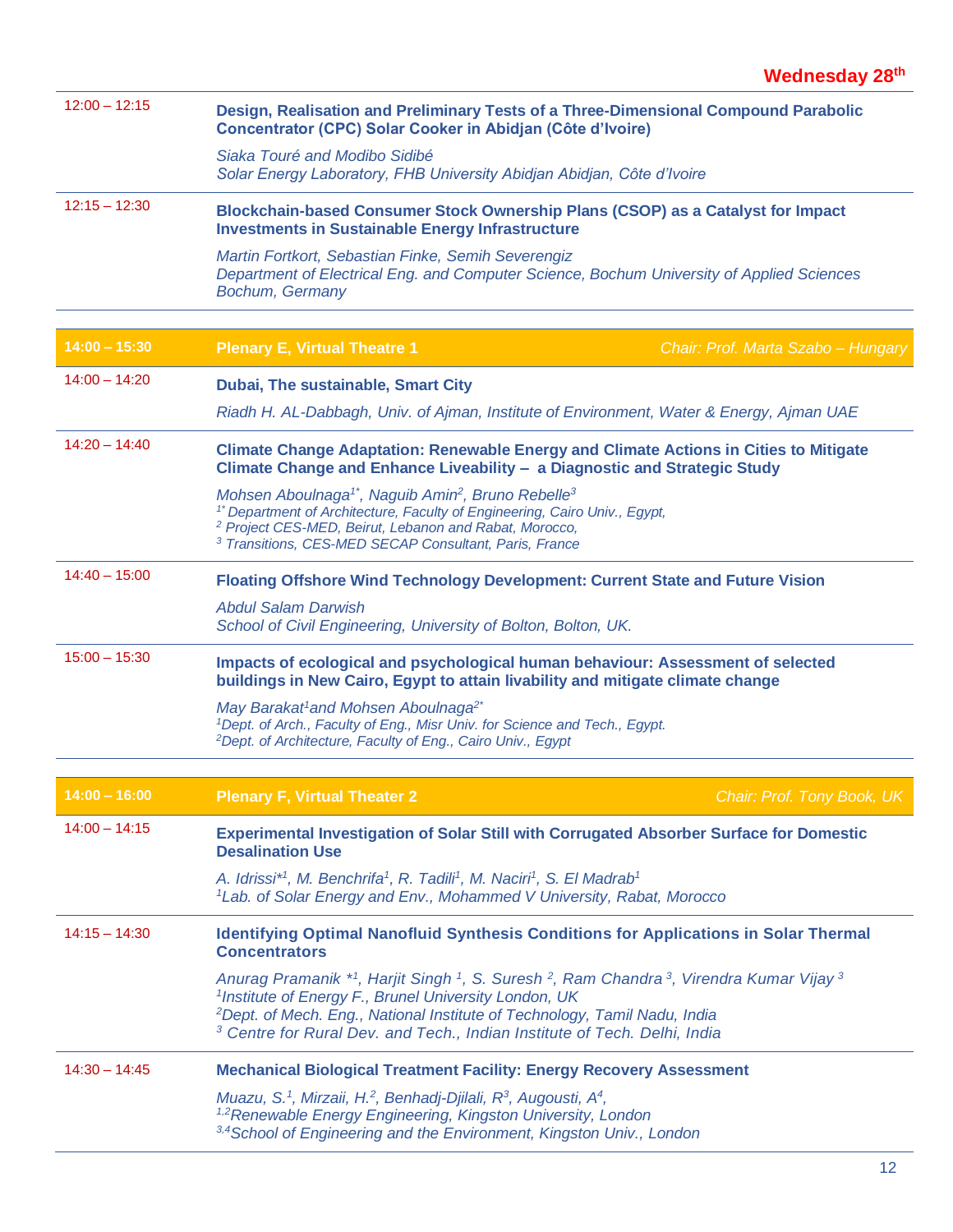| $14:45 - 15:00$ | Transition towards Full-Scale Self-Sufficiency through Photovoltaic Systems Integration for<br>Sub-Saharan Africa. A Technical Approach for a Smart, Decentralized, Blockchain-Based Mini-<br>grid. Sebastian Finke* <sup>a</sup> , Michele Velenderić <sup>b</sup> , Semih Severengiz <sup>a</sup> , Oleg Pankov <sup>c</sup> , Christof Baum <sup>d</sup><br><sup>a</sup> Sustainable Techno. Laboratory, Bochum Univ. of Applied Sciences Bochum, Germany<br><sup>b</sup> Green Power Brains, Jörg-Hube-Str. 159, 81927 Munich, Germany<br><sup>c</sup> Nishi Ward Nishino 7 Jo 8 Chome 11-10, 0630037 Sapporo, Japan<br><sup>d</sup> Don Bosco Solar & Renewable Energy Center, P.O. Box 776, Ashaiman, Ghana |                                                                                                                                                                      |  |  |  |
|-----------------|-------------------------------------------------------------------------------------------------------------------------------------------------------------------------------------------------------------------------------------------------------------------------------------------------------------------------------------------------------------------------------------------------------------------------------------------------------------------------------------------------------------------------------------------------------------------------------------------------------------------------------------------------------------------------------------------------------------------|----------------------------------------------------------------------------------------------------------------------------------------------------------------------|--|--|--|
| $15:00 - 15:15$ | <b>Estimation of daily direct solar radiation for Rabat</b>                                                                                                                                                                                                                                                                                                                                                                                                                                                                                                                                                                                                                                                       |                                                                                                                                                                      |  |  |  |
|                 |                                                                                                                                                                                                                                                                                                                                                                                                                                                                                                                                                                                                                                                                                                                   | Mohammed Benchrifa, Hajar Essalhi, Rachid Tadili, Hassan Nfaoui<br>Lab. of Solar Energy and Env. Mohammed V Univ. Rabat, Morocco                                     |  |  |  |
| $15:15 - 15:30$ | <b>Characterisation of Luminescent Downshifting Layer effects on Silicon Solar Cells</b>                                                                                                                                                                                                                                                                                                                                                                                                                                                                                                                                                                                                                          |                                                                                                                                                                      |  |  |  |
|                 | College Dublin, Ireland                                                                                                                                                                                                                                                                                                                                                                                                                                                                                                                                                                                                                                                                                           | Bill Cass*, Subhash Chandra, Arunima Sethi & Sarah J. McCormack<br>Solar Energy Applications Group, Dept of Civil, Structural and Environmental Engineering, Trinity |  |  |  |
| $15:30 - 15:45$ | Blockchain-based Consumer Stock Ownership Plans (CSOP) as a Catalyst for Impact<br><b>Investments in Sustainable Energy Infrastructure</b>                                                                                                                                                                                                                                                                                                                                                                                                                                                                                                                                                                        |                                                                                                                                                                      |  |  |  |
|                 | Martin Fortkort, Sebastian Finke, Semih Severengiz<br>Department of Electrical Engineering and Computer Science, Bochum University of Applied<br>Sciences Bochum, Germany                                                                                                                                                                                                                                                                                                                                                                                                                                                                                                                                         |                                                                                                                                                                      |  |  |  |
| $15:45 - 16:00$ | Performance-Based Comparative Study of Building Orientation and External Shading<br><b>Devices in Egypt</b>                                                                                                                                                                                                                                                                                                                                                                                                                                                                                                                                                                                                       |                                                                                                                                                                      |  |  |  |
|                 | Ayman Wanas (1) and Khaled Mansy (2)<br>1 Prof. Dept. of Arch. Design, Arab Acad. for Science, Cairo, Egypt<br>2 Prof. of Arch., Oklahoma State University, Stillwater, USA.                                                                                                                                                                                                                                                                                                                                                                                                                                                                                                                                      |                                                                                                                                                                      |  |  |  |
|                 |                                                                                                                                                                                                                                                                                                                                                                                                                                                                                                                                                                                                                                                                                                                   |                                                                                                                                                                      |  |  |  |
| $16:00 - 18:00$ | <b>Plenary G, Virtual Theatre 1</b>                                                                                                                                                                                                                                                                                                                                                                                                                                                                                                                                                                                                                                                                               | Chair: Prof. Mohsen Aboulnaga, Egypt                                                                                                                                 |  |  |  |
|                 |                                                                                                                                                                                                                                                                                                                                                                                                                                                                                                                                                                                                                                                                                                                   |                                                                                                                                                                      |  |  |  |
| $16:00 - 16.30$ | <b>Sustainable Buildings for Sustainable Community in Ajman - UAE</b>                                                                                                                                                                                                                                                                                                                                                                                                                                                                                                                                                                                                                                             |                                                                                                                                                                      |  |  |  |
|                 | Yasser Omar Rajab Kayed, Abdul Salam Darwish, Peter Farrell<br>School of Civil Engineering, University of Bolton, Bolton, UK.                                                                                                                                                                                                                                                                                                                                                                                                                                                                                                                                                                                     |                                                                                                                                                                      |  |  |  |
| $16:30 - 17:00$ | <b>Towards Carbon Neutral Operating Buildings</b>                                                                                                                                                                                                                                                                                                                                                                                                                                                                                                                                                                                                                                                                 |                                                                                                                                                                      |  |  |  |
|                 | Helmut F.O. Mueller<br>Green Building R&D GmbH, Duesseldorf, Germany                                                                                                                                                                                                                                                                                                                                                                                                                                                                                                                                                                                                                                              |                                                                                                                                                                      |  |  |  |
| $17:00 - 17:30$ | Proposed Solar kiosk for COVID-19and other infectious disease screening in Nigeria                                                                                                                                                                                                                                                                                                                                                                                                                                                                                                                                                                                                                                |                                                                                                                                                                      |  |  |  |
|                 | Amina Batagarawa <sup>1</sup> , and Yakubu Aminu Dodo<br>Department of Architecture, Ahmadu Bello University, Zaria, Nigeria                                                                                                                                                                                                                                                                                                                                                                                                                                                                                                                                                                                      |                                                                                                                                                                      |  |  |  |
| $17:30 - 18:00$ | Photovoltaics vs fossil fuels: financial feasibility model for expansion<br>of access to electricity in off-grid rural regions                                                                                                                                                                                                                                                                                                                                                                                                                                                                                                                                                                                    |                                                                                                                                                                      |  |  |  |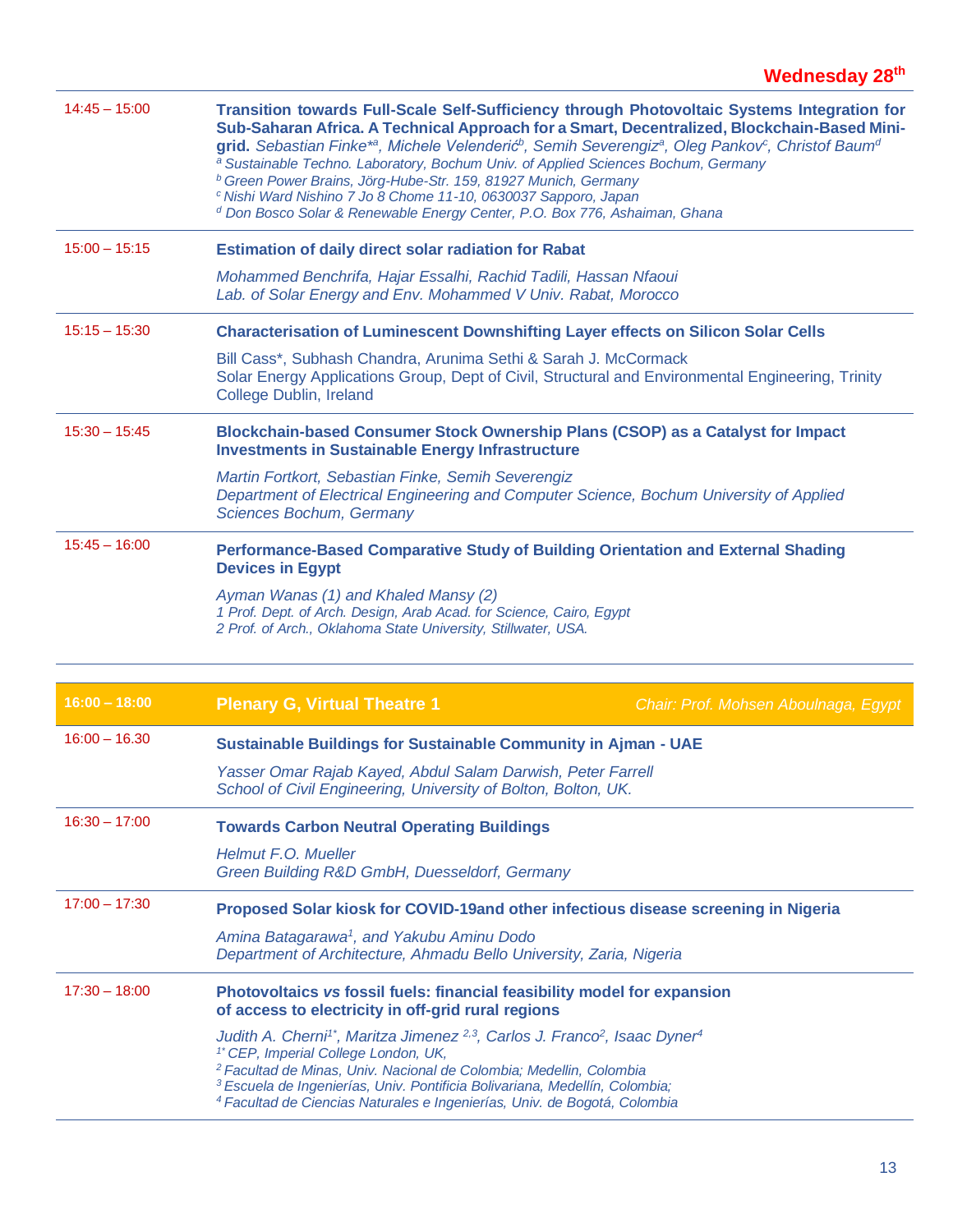| $16:00 - 18:00$ | <b>Plenary H, Virtual Theater 2</b>                                                                                                                                                                                                                                                                                                                                    | Chair: Prof. Anastasia Zabaniotou- Greece |
|-----------------|------------------------------------------------------------------------------------------------------------------------------------------------------------------------------------------------------------------------------------------------------------------------------------------------------------------------------------------------------------------------|-------------------------------------------|
| $16:00 - 16:15$ | <b>Solar-to Work Conversion from Meteorological Data</b>                                                                                                                                                                                                                                                                                                               |                                           |
|                 | José Luis Duomarco: A.I.U., Montevideo, Uruguay                                                                                                                                                                                                                                                                                                                        |                                           |
| $16:15 - 16:30$ | Modelling of Heat Pump System with Air and Solar Heat Sources Including Latent Thermal<br><b>Energy Storage</b>                                                                                                                                                                                                                                                        |                                           |
|                 | Fran Torbarina*, Kristian Lenic, Anica Trp, Mateo Kirincic, Boris Delac<br>University of Rijeka, Faculty of Engineering, Rijeka, Croatia                                                                                                                                                                                                                               |                                           |
| $16:30 - 16:45$ | Test of a series of solar panels set on a parabolic roof<br>Carlos V. M. Labriola* <sup>1</sup> , Jorge Lassig <sup>2</sup> , Ubaldo Jara <sup>2</sup> , Juan Valle Sosa <sup>2</sup><br>National University of Comahue, Nequen, Argentina                                                                                                                             |                                           |
| $16:45 - 17:00$ | Investigation the effect of annealing temperature of perovskite layer on performance of<br>perovskite solar cells<br>Kamil M. Yousif *1, Issa M.Aziz <sup>2</sup> , Naseem S.Abdel <sup>2</sup><br>* <sup>1</sup> Dept. of enviro., Faculty of Science, University of Zakho, Iraq<br><sup>2</sup> Department of Physics, Faculty of Science, University of Zakho, Iraq |                                           |
| $17:00 - 17:15$ | Energy Recovery in Waste Water Treatment Plants: Utilization of Hydro and Biogas Energy                                                                                                                                                                                                                                                                                |                                           |
|                 | *Prof Dr Serhat Kucukali <sup>1</sup> , Prof Dr Irfan Ar <sup>2</sup> Mr Asiye Günal <sup>2</sup> , and Dr Mümtaz Ak <sup>3</sup><br><sup>1</sup> Hacettepe University, Ankara; <sup>2</sup> Gazi University, Ankara, and <sup>3</sup> Netsu Eng., Ankara                                                                                                              |                                           |
| $17:15 - 17:30$ | Design and Characterization of a Roof-Mounted Compound Parabolic Concentrator                                                                                                                                                                                                                                                                                          |                                           |
|                 | Anita Ortega*, Subhash Chandra, Sarah J. McCormack<br>Solar Energy Applications Group, Department of Civil, Structural and Environmental Eng., School of<br>Eng., Trinity College Dublin, Ireland                                                                                                                                                                      |                                           |
| $17:30 - 17:45$ | On-site renewable systems to enhance the energy performance of the net-zero emission<br>hotel building integrated with electrical shuttle buses                                                                                                                                                                                                                        |                                           |
|                 | Ziyu Shu* 1, Ruixuan Zhu 2, Runming Yao 1<br>1 Department of Civil Engineering, Chongqing University, China<br>2 China SW Arch. Design and Res. Inst. Corp., Ltd., Chengdu, China                                                                                                                                                                                      |                                           |
| $17:45 - 18:00$ | Standalone Photovoltaic System for Boys Hostel at Fiji National University, Natabua<br><b>Campus, Fiji</b>                                                                                                                                                                                                                                                             |                                           |
|                 | Abdul Q. Malik and Host T. W. Karakaua<br>Dept. of Phys., Sch. of Pure sciences, College of Eng., Fiji N. Univ., Fiji.                                                                                                                                                                                                                                                 |                                           |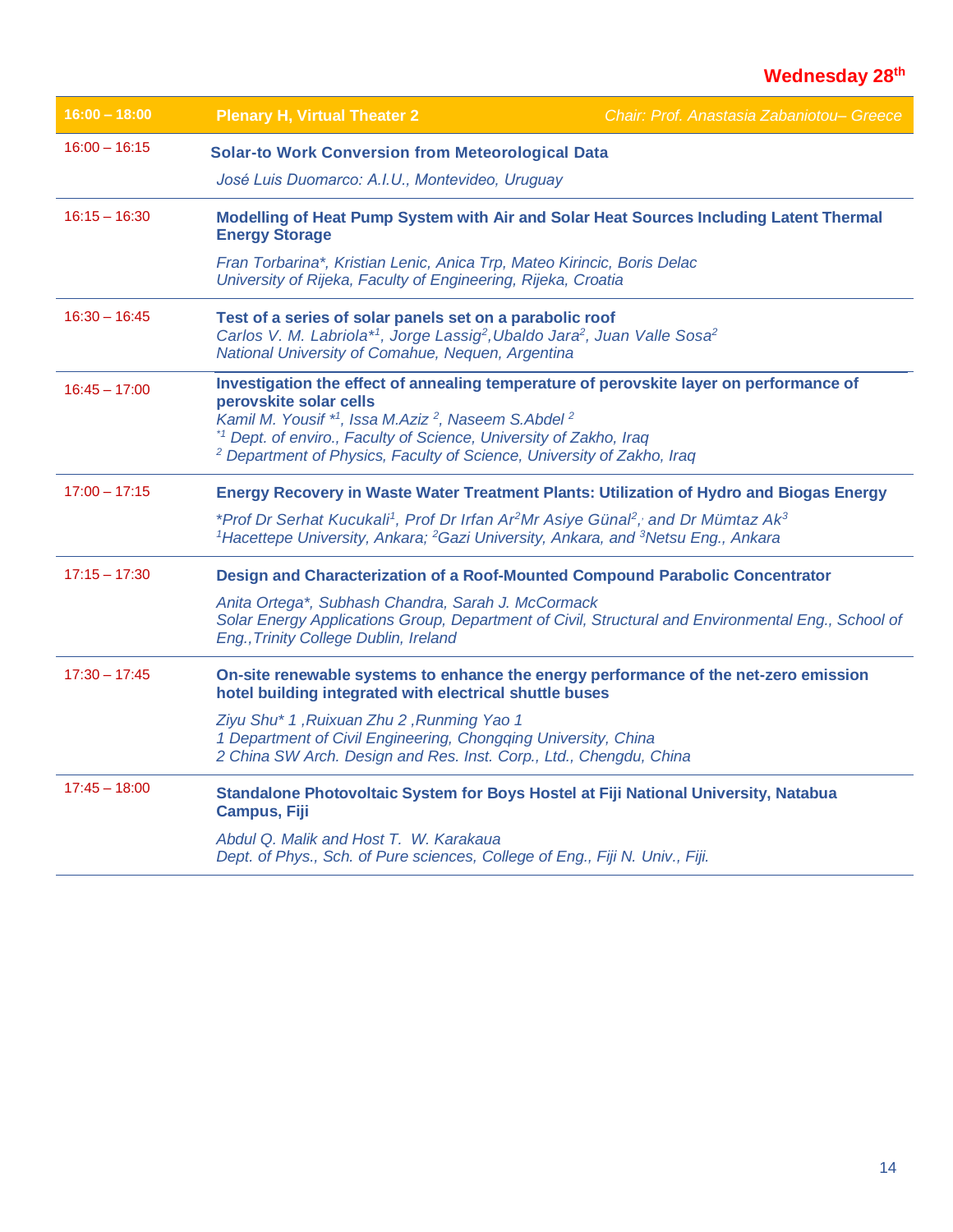| $09:00 - 10:30$ | <b>Plenary A, Virtual Theatre 1</b>                                                                                                                                                 | Chair: Prof. Anastasia Zabaniotou- Greece                                                |  |  |  |
|-----------------|-------------------------------------------------------------------------------------------------------------------------------------------------------------------------------------|------------------------------------------------------------------------------------------|--|--|--|
| $09:00 - 09:30$ | Mass Transit: An Integrated Approach to Sustainable Urban Development - The Case of<br><b>Greater Cairo Region</b>                                                                  |                                                                                          |  |  |  |
|                 | Khalid Z. El Adli <sup>1</sup> , and Abdullah Al-Attar<br>Faculty of Urban and Regional Planning, Cairo University, Cairo, Egypt.                                                   |                                                                                          |  |  |  |
| $09:30 - 10:00$ | The Environmental Impacts of Coronavirus Pandemic: Lessons Learned from Pandemic in<br><b>Climate Change - Building Post-Crisis Sustainable initiatives</b>                         |                                                                                          |  |  |  |
|                 | Jazla Fadda, Alfurjan, Dubai, United Arab Emirates.                                                                                                                                 |                                                                                          |  |  |  |
| $10:00 - 10:30$ | <b>Austria</b>                                                                                                                                                                      | Heading towards democratic and sustainable electricity systems - the example of          |  |  |  |
|                 | Reinhard Haas, Hans Auer: Energy Economics Group, TU Wien, Austria                                                                                                                  |                                                                                          |  |  |  |
| $09:00 - 10:30$ | <b>Plenary B, Virtual Theatre 2</b>                                                                                                                                                 | Chair: Prof. Mohsen Aboulnaga, Egypt                                                     |  |  |  |
|                 |                                                                                                                                                                                     |                                                                                          |  |  |  |
| $09:00 - 09:23$ | Nanostructured P-N Junctions and Photoconductive Cells for Thermal Energy<br><b>Conversion</b>                                                                                      |                                                                                          |  |  |  |
|                 | Karen M. Gambaryan*, Vladimir M. Aroutiounian, Martin K. Gambaryan<br>Dept. of Physics, Sem. & Microelectronics, Yerevan State Univ., Armenia                                       |                                                                                          |  |  |  |
| $09:23 - 09:45$ | <b>Battery Storage: An Enabler for Utility and Grid Dynamics</b>                                                                                                                    |                                                                                          |  |  |  |
|                 | Debmalya Sen: Customized Energy Solutions, Pune, Maharashtra, India                                                                                                                 |                                                                                          |  |  |  |
| $09:45 - 10:08$ | Energy management & savings in the domestic situation: A Case Study                                                                                                                 |                                                                                          |  |  |  |
|                 | <b>Tony Book</b><br>Hove, East Sussex, UK                                                                                                                                           |                                                                                          |  |  |  |
| $10:08 - 10:30$ | Buildings' Morphology, Solar Rights and Zero Energyin High Density Urban Areas                                                                                                      |                                                                                          |  |  |  |
|                 | <b>Isaac Guedi Capeluto</b><br>Faculty of Architecture and Town Planning, Technion - IIT, Israel                                                                                    |                                                                                          |  |  |  |
|                 |                                                                                                                                                                                     |                                                                                          |  |  |  |
| $11:00 - 12:30$ | <b>Plenary C, Virtual Theatre 1</b>                                                                                                                                                 | Chair: Prof Dorota Chwieduk - Poland                                                     |  |  |  |
| $11:00 - 11:22$ | <b>Buildings</b>                                                                                                                                                                    | The Scope of Advanced Smart Vacuum Insulation Technologies for Net-Zero Energy           |  |  |  |
|                 | Eng., London South Bank University, London, UK.                                                                                                                                     | Saim Memon, Solar Thermal Vacuum Eng. R. Group, London Centre for Energy Eng., School of |  |  |  |
| $11:22 - 11:45$ | towards Zero Energy Healthcare facilities                                                                                                                                           | Mediterranean Hospital Energy Performance Mapping - The energy auditing as a tool        |  |  |  |
|                 | Despina Serghides <sup>1</sup> , Stella Dimitriou <sup>1</sup> , Ioanna Kyprianou <sup>1</sup><br><sup>1</sup> Energy, Environ. & Water R. Centre (EEWRC), the Cyprus Inst., Cyprus |                                                                                          |  |  |  |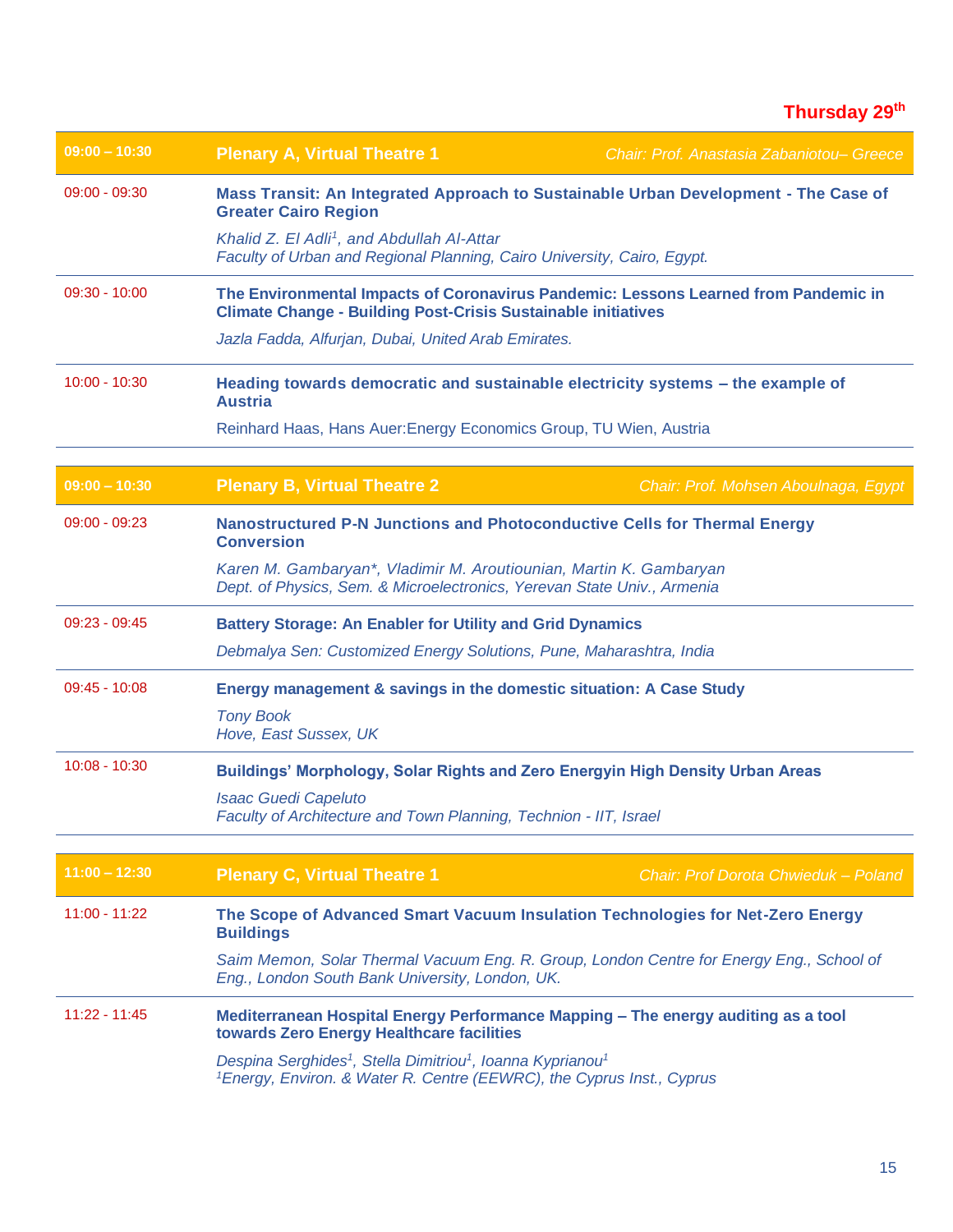| $11:45 - 12:08$ | Renewables in road transport: Prospects and Impediments                                                                                                                                                                                                                                                                                                                                                                                                                                                                                                                                              |                                     |  |  |  |
|-----------------|------------------------------------------------------------------------------------------------------------------------------------------------------------------------------------------------------------------------------------------------------------------------------------------------------------------------------------------------------------------------------------------------------------------------------------------------------------------------------------------------------------------------------------------------------------------------------------------------------|-------------------------------------|--|--|--|
|                 | Amela AJANOVIC, Vienna University of Technology, Vienna, Austria                                                                                                                                                                                                                                                                                                                                                                                                                                                                                                                                     |                                     |  |  |  |
| 12:08 - 12:30   | <b>Estimation of Surplus Energy in Off-Grid Solar Home Systems</b>                                                                                                                                                                                                                                                                                                                                                                                                                                                                                                                                   |                                     |  |  |  |
|                 | Satyam Bhatti *, Dr. Arthur Williams<br>Dept. of Electrical and Electronic Eng., University of Nottingham, UK                                                                                                                                                                                                                                                                                                                                                                                                                                                                                        |                                     |  |  |  |
| $11:00 - 12:30$ | <b>Plenary D, Virtual Theatre 2</b>                                                                                                                                                                                                                                                                                                                                                                                                                                                                                                                                                                  | Chair: Prof. Riadh Al-Dabbagh - UAE |  |  |  |
| $11:00 - 11:15$ | Comparison Analysis of Potential and Distribution of Photovoltaic Power in Five Open-pit<br><b>Mines in North Korea</b>                                                                                                                                                                                                                                                                                                                                                                                                                                                                              |                                     |  |  |  |
|                 | Myeongchan Oh <sup>1</sup> , Aran Yang <sup>2</sup> , Yebin Kim <sup>2</sup> , Han Jin Kim <sup>2</sup> , Ji Yoon Ku <sup>3</sup> , Hyeong-Dong Park <sup>*2,4</sup><br><sup>1</sup> New and Renewable Energy Resource Map Laboratory, Korea Institute of Energy Research, South Korea.<br><sup>2</sup> Department of Energy Systems Engineering, Seoul National University, South Korea<br><sup>3</sup> Department of Environmental Science and Engineering, Ewha Women University, Seoul, Korea<br><sup>4</sup> Research Institute of Energy and Resources, Seoul National University, South Korea |                                     |  |  |  |
| $11:15 - 11:30$ | Ammonia - carbon adsorption domestic gas heat pump                                                                                                                                                                                                                                                                                                                                                                                                                                                                                                                                                   |                                     |  |  |  |
|                 | R.E. Critoph <sup>*</sup> , S.J. Metcalf, A.M. Rivero-Pacho,<br>School of Engineering, University of Warwick, Coventry, UK                                                                                                                                                                                                                                                                                                                                                                                                                                                                           |                                     |  |  |  |
| $11:30 - 11:45$ | Temperature studies of the effect of glazed facades and vegetation on urban heat islands<br>in Brasilia                                                                                                                                                                                                                                                                                                                                                                                                                                                                                              |                                     |  |  |  |
|                 | Gustavo Cantuaria <sup>1</sup> , Manuel Correia Guedes <sup>2</sup><br><sup>1</sup> Univ. Centre of Brasilia (UniCEUB), Brasil,<br><sup>2</sup> Instituto Superior Técnico, University of Lisbon, Portugal                                                                                                                                                                                                                                                                                                                                                                                           |                                     |  |  |  |
| $11:45 - 12:00$ | <b>Electricity Use for Hotel Facilities in Northern Nigeria</b>                                                                                                                                                                                                                                                                                                                                                                                                                                                                                                                                      |                                     |  |  |  |
|                 | Aminu Bn Musa, & Amina Batagarawa.<br>Department of Architectural Technology, Waziri Umaru Federal Polytechnic, Nigeria Baze University<br>Abuja, Nigeria                                                                                                                                                                                                                                                                                                                                                                                                                                            |                                     |  |  |  |
| $12:00 - 12:15$ | Understanding Vulnerability of Renewable Energy Systems for Building Resilience to<br><b>Climate Change Hazards: Key Concepts and Assessment Approaches</b>                                                                                                                                                                                                                                                                                                                                                                                                                                          |                                     |  |  |  |
|                 | Georgia Sarma and Anastasia Zabaniotou <sup>®</sup><br>Dept. of Chemical Eng., Aristotle University, Thessaloniki, Greece                                                                                                                                                                                                                                                                                                                                                                                                                                                                            |                                     |  |  |  |
| $12:15 - 12:30$ | Defining critical parameters in a luminescent downshifting layer for PV enhancement                                                                                                                                                                                                                                                                                                                                                                                                                                                                                                                  |                                     |  |  |  |
|                 | Maria F. Ayala Barragan, Subhash Chandra, Bill Cass, Sarah J. McCormack*<br>Dept. of Civil, Structural and Enviro. Eng., School of Eng., Trinity College Dublin, Ireland                                                                                                                                                                                                                                                                                                                                                                                                                             |                                     |  |  |  |
|                 |                                                                                                                                                                                                                                                                                                                                                                                                                                                                                                                                                                                                      |                                     |  |  |  |
| $14:00 - 16:00$ | <b>Plenary E, Virtual Theater 1</b>                                                                                                                                                                                                                                                                                                                                                                                                                                                                                                                                                                  | Chair: Prof. Robert Critoph - UK    |  |  |  |
| $14:00 - 14:15$ | Bespoke Method for Installation of VIPs on Building Walls and their Performance                                                                                                                                                                                                                                                                                                                                                                                                                                                                                                                      |                                     |  |  |  |
|                 | Jose Tavares*, Harjit Singh, Maria Kolokotroni<br>Institute of Energy Futures, Brunel University London, United Kingdom                                                                                                                                                                                                                                                                                                                                                                                                                                                                              |                                     |  |  |  |
|                 |                                                                                                                                                                                                                                                                                                                                                                                                                                                                                                                                                                                                      |                                     |  |  |  |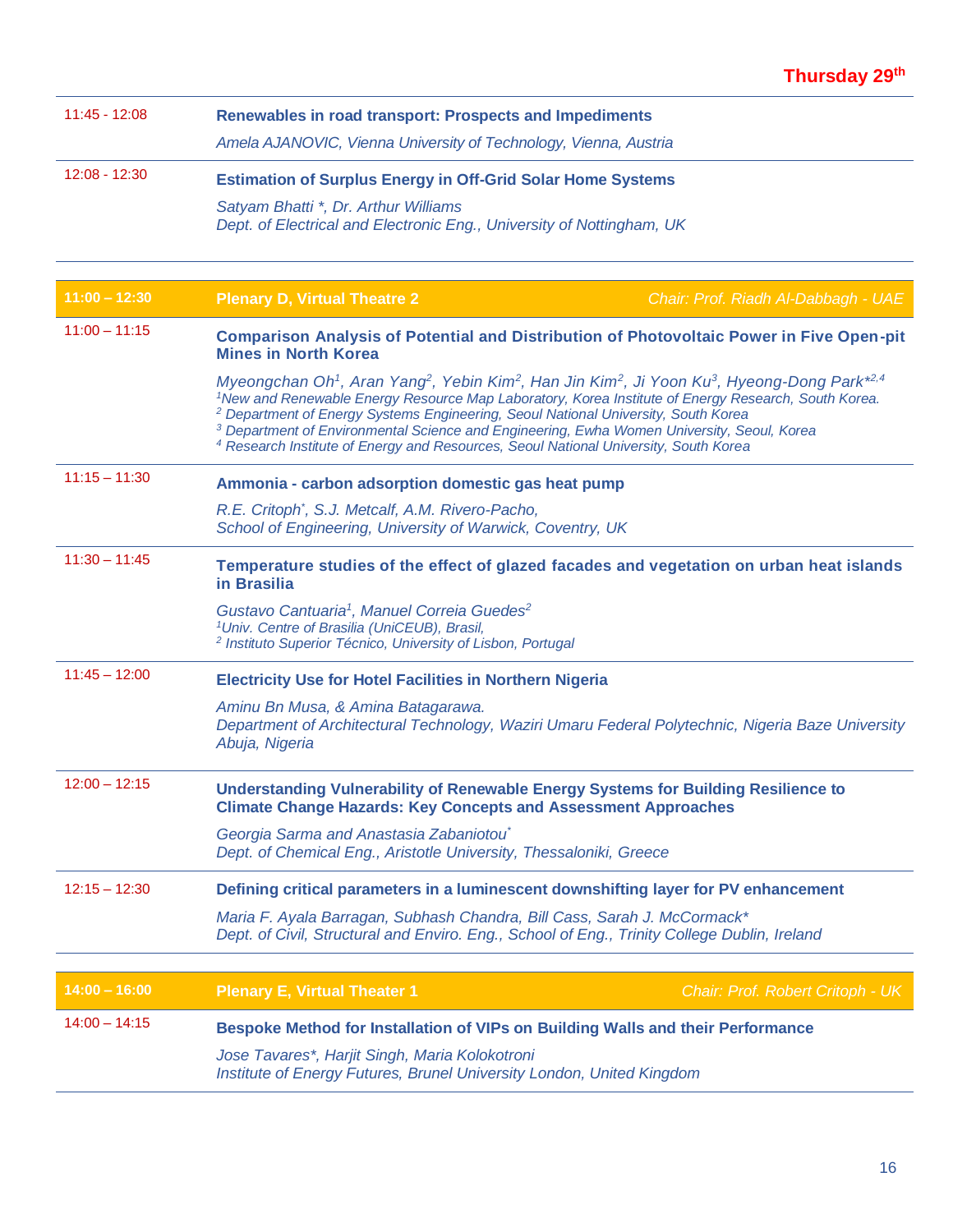| $14:15 - 14:30$<br>Vacuum insulation panels for thermal energy storage systems |                                                                                                                                                                                                                                                                                                           |  |  |  |
|--------------------------------------------------------------------------------|-----------------------------------------------------------------------------------------------------------------------------------------------------------------------------------------------------------------------------------------------------------------------------------------------------------|--|--|--|
|                                                                                | Sankarshan Verma *1, Harjit Singh 1<br><sup>1</sup> Institute of Energy Futures, College of Engineering, Design and Physical Sciences, Brunel<br><b>University London, UK</b>                                                                                                                             |  |  |  |
| $14:30 - 14:45$                                                                | Performance, Modeling, Measurements and Simulation of Energy Efficient for Heat exchanger,<br><b>Refrigeration and Air Conditioning</b>                                                                                                                                                                   |  |  |  |
|                                                                                | Abdeen Mustafa Omer<br>Energy Research Institute (ERI), Nottingham, UK                                                                                                                                                                                                                                    |  |  |  |
| $14:45 - 15:00$                                                                | Directly absorbing Nanofluid based solar thermal collectors for Cairo                                                                                                                                                                                                                                     |  |  |  |
|                                                                                | Vishal Bhalla1, Mohamed M. Sabry2, Ahmed Ghitas2, Harjit Singh*1<br>1 IEF, College of Eng., Design and Phys. S., Brunel Univ., London, UK<br>2 National Res. Ins. of Astronomy and Geophysics, Helwan, Cairo, Egypt                                                                                       |  |  |  |
| $15:00 - 15:15$                                                                | The Effect of Colored Transparent Filters in Transmission of Solar Radiation of Building<br><b>Facades</b>                                                                                                                                                                                                |  |  |  |
|                                                                                | Bahar Sultan Qurraie, Maryam Singery*<br>Department of Architecture, Karabuk University, Karabuk, Turkey<br>Dept. of Architecture, Tabriz Branch, Islamic Azad University, Tabriz, Iran                                                                                                                   |  |  |  |
| $15:15 - 15:30$                                                                | Thermal energy storage technologies for utilisation of Renewable energy sources & EU<br>project HEART                                                                                                                                                                                                     |  |  |  |
|                                                                                | Assoc. Prof. Dr. Uroš Stritih,<br>University of Ljubljana, Faculty of Mechanical Eng., Ljubljana, Slovenia                                                                                                                                                                                                |  |  |  |
| $15:30 - 15:45$                                                                | <b>Integrating Building Information Modeling Tool for Enhancing Energy and Daylighting</b><br>Performance in Buildings' Retrofit and Attaining Sustainability                                                                                                                                             |  |  |  |
|                                                                                | Maryam Elsharkawy <sup>1</sup> <sup>*</sup> , Mohsen Aboulnaga <sup>2</sup> , and Ayman Mahmoud <sup>3</sup><br><sup>1*</sup> Teaching Assistant, Faculty of Engineering, Cairo University, Egypt,<br><sup>2</sup> , <sup>3</sup> Dept. of Architecture, Faculty of Engineering, Cairo University, Egypt, |  |  |  |
| $15:45 - 16:00$                                                                | Energy status and the importance of wind energy resources in Sri Lanka                                                                                                                                                                                                                                    |  |  |  |
|                                                                                | Vidya Amarapala, Abdul Salam Darwish, Peter Farrell<br>School of Engineering, the University of Bolton, Bolton, UK                                                                                                                                                                                        |  |  |  |
|                                                                                |                                                                                                                                                                                                                                                                                                           |  |  |  |
| $14:00 - 15:30$                                                                | Chair: Prof. Anastasia Zabaniotou- Greece<br><b>Plenary F, Virtual Theater 2</b>                                                                                                                                                                                                                          |  |  |  |
| $14:00 - 14:15$                                                                | <b>Energy poverty and policy implications in two Mediterranean countries</b><br>Ioanna Kyprianou*1, Anaïs Varo <sup>2</sup> , Salvador Martí I Puig <sup>2</sup> , Despina Serghides                                                                                                                      |  |  |  |
|                                                                                | <sup>1</sup> Energy, Envir., Water Research Centre, The Cyprus Inst., Cyprus<br><sup>2</sup> Political Science Area, University of Girona, Spain                                                                                                                                                          |  |  |  |
| $14:15 - 14:30$                                                                | Development of a Tool to Analyze the Economic Viability of Energy Communities                                                                                                                                                                                                                             |  |  |  |
|                                                                                | Fernando Carreras *, Gerald Steinmaurer<br>University of Applied Sciences Upper Austria, Energy Research Group ASIC, Wels, Austria                                                                                                                                                                        |  |  |  |
| $14:30 - 14:45$                                                                | <b>Sustainable Prefabricated Buildings: a holistic approach</b>                                                                                                                                                                                                                                           |  |  |  |
|                                                                                | Katerina Tsikaloudaki*, Theodore Theodosiou, Stella Tsoka, Panagiotis Chastas<br>Civil Engineering Department, Aristotle University of Thessaloniki, Greece                                                                                                                                               |  |  |  |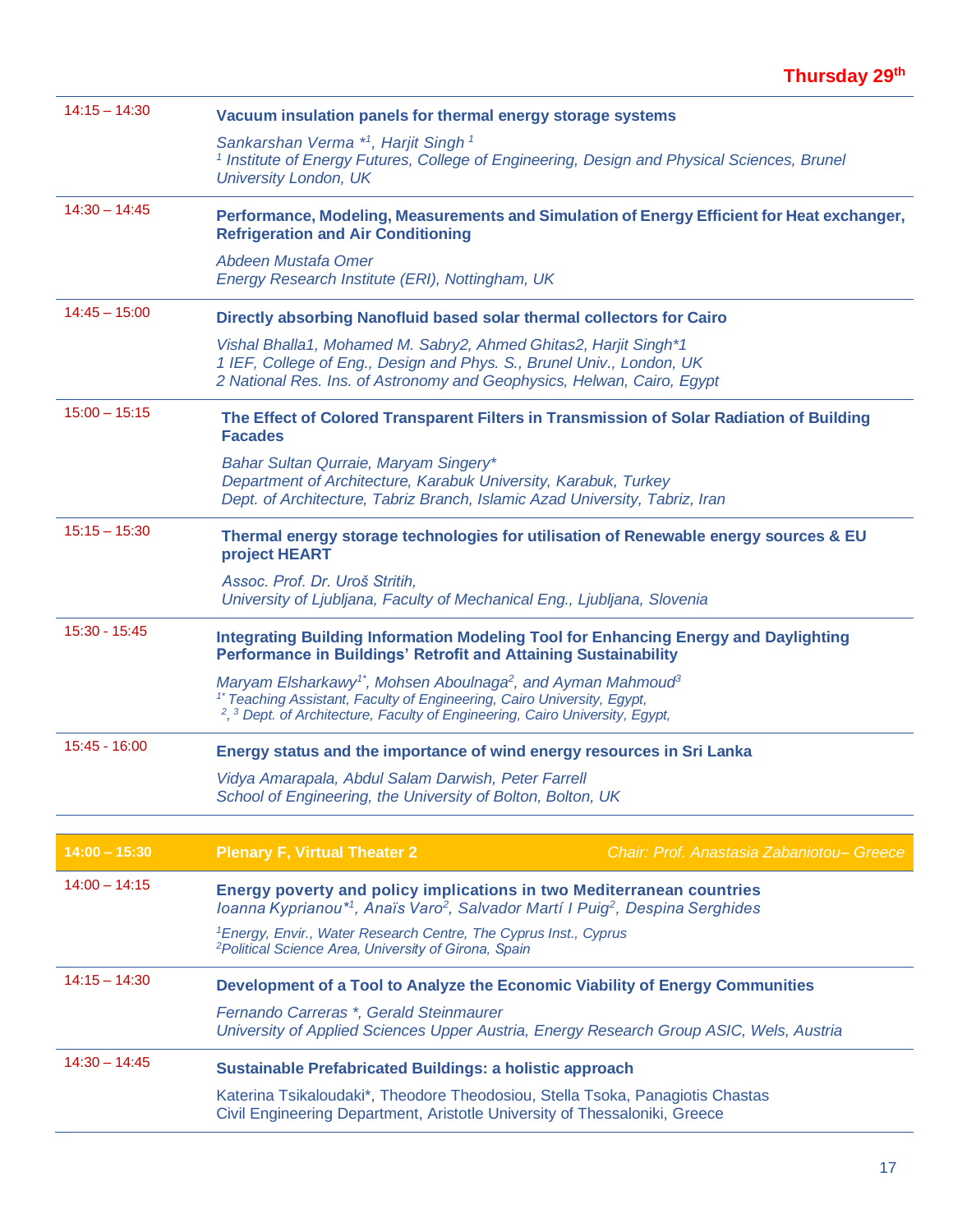| $14:45 - 15:00$ | Achieving Sustainable Electricity through Renewable Energy Development in the Gambia:<br><b>Regulatory and Policy Considerations</b>                                                                                                                                                                                                                                                                                                                                                                                                                |  |  |  |  |
|-----------------|-----------------------------------------------------------------------------------------------------------------------------------------------------------------------------------------------------------------------------------------------------------------------------------------------------------------------------------------------------------------------------------------------------------------------------------------------------------------------------------------------------------------------------------------------------|--|--|--|--|
|                 | Nana Asare Obeng-Darko*<br>Center for Climate Change, Energy and Environmental Law (CCEEL) at the UEF Law School,<br>University of Eastern Finland, Joensuu, Finland                                                                                                                                                                                                                                                                                                                                                                                |  |  |  |  |
| $15:00 - 15:15$ | Efficient energy system modelling for multi-objective optimisation                                                                                                                                                                                                                                                                                                                                                                                                                                                                                  |  |  |  |  |
|                 | Nathanael Dougier*1, Pierre Garambois1, Julien Gomand1, Lionel Roucoules1 Arts et Metiers<br>Institute of Tech., LISPEN, HESAM Université, France                                                                                                                                                                                                                                                                                                                                                                                                   |  |  |  |  |
| $15:15 - 15:30$ | Micromobility and Smart Cities: Efficiency, Energy Consumption and Range Analysis for<br><b>Electric Vehicles</b><br>Désirée Alcázar-García*, Luis Romeral Martínez<br>Universitat Politècnica de Catalunya, Barcelona, SPAIN                                                                                                                                                                                                                                                                                                                       |  |  |  |  |
| $16:00 - 18:00$ | <b>Plenary G, Virtual Theater 1</b><br>Chair: Prof. Riadh Al-Dabbagh - UAE                                                                                                                                                                                                                                                                                                                                                                                                                                                                          |  |  |  |  |
| $16:00 - 16:15$ | Sustainable Development of Higher Education Institutions - An Analytical Study for SD<br>projects' Retrofitting of Selected Global Universities' Buildings                                                                                                                                                                                                                                                                                                                                                                                          |  |  |  |  |
|                 | Tahany Abdelmawgood <sup>1*</sup> and Mohsen Aboulnaga <sup>2</sup><br><sup>1</sup> Researcher, Env. Design & Energy Efficiency Dept. of Architecture, Faculty of Engineering, Cairo<br>University, Eqypt; <sup>2</sup> Dept. of Architecture, Faculty of Engineering, Cairo University, Eqypt                                                                                                                                                                                                                                                      |  |  |  |  |
| $16:15 - 16:30$ | Climate change adaptation amid COVID-19: sustainable transport guidelines to mitigate $CO2$<br>emissions, enhance livability in cities, and attain SDG 7, 11, 12, and 13                                                                                                                                                                                                                                                                                                                                                                            |  |  |  |  |
|                 | Mai M. Barakat <sup>1</sup> and Mohsen M. Aboulnaga <sup>2*</sup><br><sup>1</sup> T. Assistant, Faculty of Engineering, Misr Univ. for Sc. & Techgy, Egypt,<br><sup>2*</sup> Dept. of Architecture, Faculty of Engineering, Cairo University, Egypt                                                                                                                                                                                                                                                                                                 |  |  |  |  |
| $16:30 - 17:00$ | An Approach for Healthier, Smart and Sustainable Cities in the Time of COVID-19 Crisis:<br><b>Mapping SSC Indicators with Quality of Life and SDGs</b>                                                                                                                                                                                                                                                                                                                                                                                              |  |  |  |  |
|                 | Sara Tarek <sup>1*</sup> , Mohsen Aboulnaga <sup>2</sup><br><sup>1</sup> Assistant Prof, Dept. of Architecture, Cairo University, Egypt,<br><sup>2</sup> Prof. Dept. of Architecture, Cairo University, Egypt                                                                                                                                                                                                                                                                                                                                       |  |  |  |  |
| $17:00 - 17:15$ | <b>Popular Mistakes about Renewables</b>                                                                                                                                                                                                                                                                                                                                                                                                                                                                                                            |  |  |  |  |
|                 | Prof. Don Swift-Hook<br>Visiting Prof., Kingston Univ., London & Secretary of WREN, Woking UK                                                                                                                                                                                                                                                                                                                                                                                                                                                       |  |  |  |  |
| $17:15 - 17:30$ | <b>Renewable Energy Technologies: Barriers and Policy Implications</b>                                                                                                                                                                                                                                                                                                                                                                                                                                                                              |  |  |  |  |
|                 | Jyoti Prasad Painuly <sup>1</sup> and Norbert Wohlgemuth <sup>2</sup><br><sup>1</sup> UNEP DTU Partnership, Technical University of Denmark,<br><sup>2</sup> Department of Economics, University of Klagenfurt, Austria                                                                                                                                                                                                                                                                                                                             |  |  |  |  |
| $17:30 - 17:45$ | Environmental Sustainability Assessment of Small Hydropower Plants: A Case Study from<br><b>Ceyhan River Basin in Turkey</b><br>*Serhat Kucukali <sup>1</sup> , Ahmet Alp <sup>2</sup> , Adil Akyüz <sup>3</sup> , and, Omar Al Bayatı <sup>4</sup><br>1- Prof Dr, Hacettepe University, Civil Eng. Dep, Ankara, Turkey<br>2- Prof. Dr, K. Maraş Sütçü İmam Univ., Fisheries Dep., K. Maraş, Turkey<br>3-Prof.Dr, K. Maraş Sütçü İmam Uni., Biosystem Eng. Dep., K. Maraş, Turkey<br>4- MSc, Çankaya University, Computer Eng. Dep., Ankara, Turkey |  |  |  |  |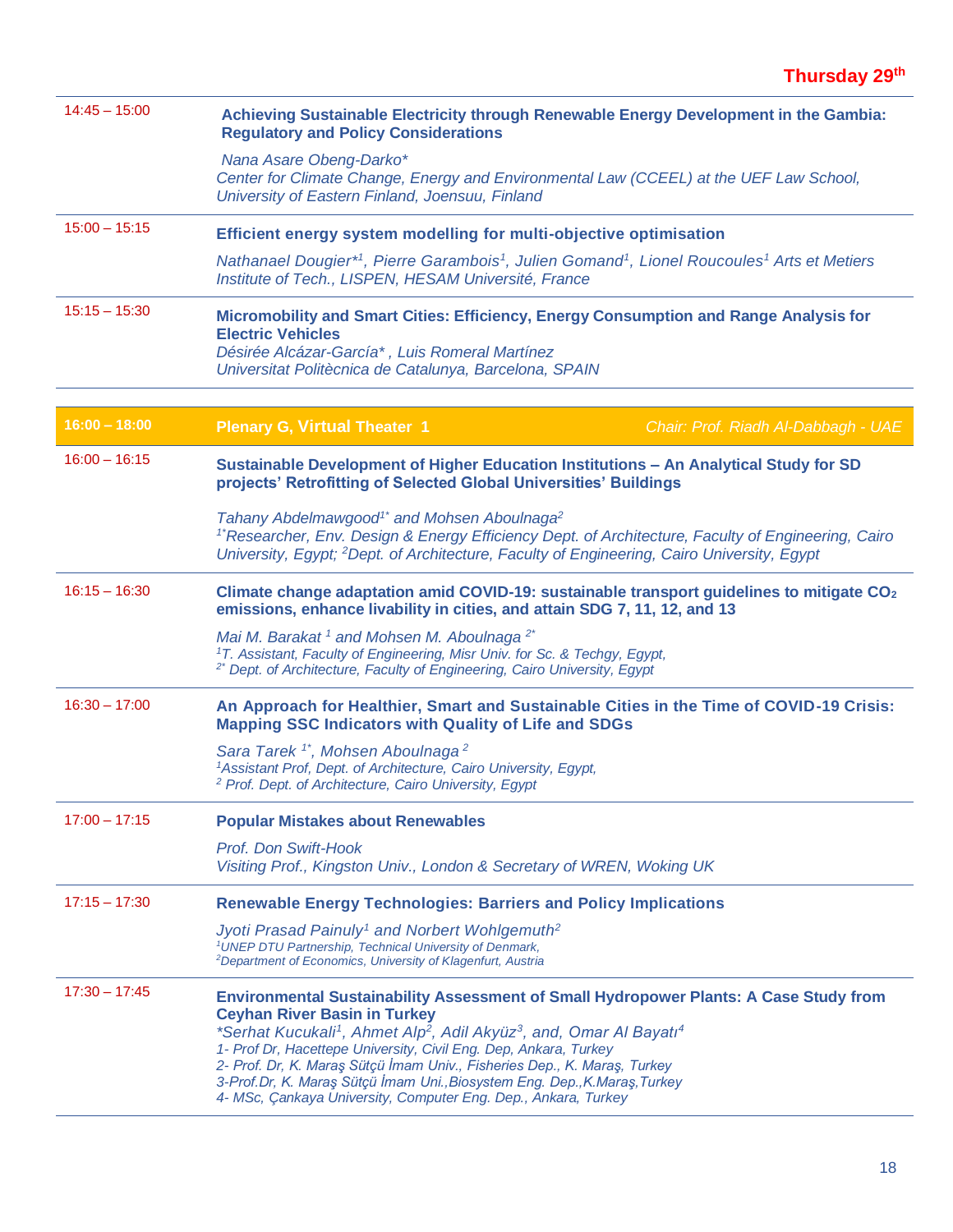| $17:45 - 18:00$ | Key Challenges for solar electrification of rural schools and health facilities in Sub-Saharan<br><b>Africa</b>                                                                                                                                                                                                                                                                                                                                           |                                 |  |  |  |  |
|-----------------|-----------------------------------------------------------------------------------------------------------------------------------------------------------------------------------------------------------------------------------------------------------------------------------------------------------------------------------------------------------------------------------------------------------------------------------------------------------|---------------------------------|--|--|--|--|
|                 | Terence Cook, Visiting Research Fellow, Prof. David Elliott, Faculty of Science, Technology, Eng. &<br>Mathematics, School of Eng. & Innovation, The Open Univ., Walton Hall, Milton Keynes, UK                                                                                                                                                                                                                                                           |                                 |  |  |  |  |
|                 |                                                                                                                                                                                                                                                                                                                                                                                                                                                           |                                 |  |  |  |  |
| $16:00 - 18:00$ | <b>Plenary H, Virtual Theater 2</b>                                                                                                                                                                                                                                                                                                                                                                                                                       | Chair: Prof. Robert Critoph, UK |  |  |  |  |
| $16:00 - 16:15$ | <b>Wind Power Resources Assessment under Varying Topography</b>                                                                                                                                                                                                                                                                                                                                                                                           |                                 |  |  |  |  |
|                 | Luai M. Alhems <sup>1</sup> , Shafiqur Rehman <sup>1,*</sup> , Narayanan Natarajan <sup>2</sup> , and Vasudevan Mangottiri <sup>3</sup><br><sup>1</sup> CER, King Fahd Univ. of Petro. & Minerals, Dhahran, Saudi Arabia.<br><sup>2</sup> Dept. of Civil Eng., Dr. Mahalingam College of Eng. and Technology, Pollachi, Tamil Nadu, India.<br><sup>3</sup> Dept. of Civil Eng., Bannari Amman Institute of Technology, Sathyamangalam, Tamil Nadu, India. |                                 |  |  |  |  |
| $16:15 - 16:30$ | Development of a Micro Horizontal Axis Wind Turbine Blade for the Semi-Arid Region of<br><b>Nigeria</b>                                                                                                                                                                                                                                                                                                                                                   |                                 |  |  |  |  |
|                 | G.M. Ngala and M. Shuwa, Department of Mechanical Engineering, University of Maiduguri, Nigeria                                                                                                                                                                                                                                                                                                                                                           |                                 |  |  |  |  |
| $16:30 - 16:45$ | Finding the Most Suitable Irrigation Dams for Hydropower Development in Turkey Using                                                                                                                                                                                                                                                                                                                                                                      |                                 |  |  |  |  |
|                 | *Omar Al Bayatı <sup>1</sup> , Serhat Kucukali <sup>2,</sup> and Hakan Maraş <sup>3</sup><br>1 A Student, Çankaya Univ., Computer Eng. Dep., Ankara, Turkey<br>2 Dr, Hacettepe University, Civil Eng. Dep., Ankara, Turkey<br>3 Dr, Çankaya University, Computer Eng. Dep., Ankara, Turkey                                                                                                                                                                |                                 |  |  |  |  |
| $16:45 - 17:00$ | <b>Darrieus turbine for applications in Urban Environments</b>                                                                                                                                                                                                                                                                                                                                                                                            |                                 |  |  |  |  |
|                 | Carlos V. M. Labriola <sup>*1</sup> , Jorge Lassig <sup>2</sup> ,<br><sup>1</sup> Department of Electrotecnia, <sup>2</sup> Dept. of Mechanics, Eng. Faculty, National Univ. of Comahue, Nequen,<br>Argentina                                                                                                                                                                                                                                             |                                 |  |  |  |  |
| $17:00 - 17:15$ | Influence of geographical factors on the transport cost on road of biomass raw material                                                                                                                                                                                                                                                                                                                                                                   |                                 |  |  |  |  |
|                 | Chenshuo Ma 1,2, Yifei Zhang * 1,2<br>1 School of Architecture, Harbin Institute of Technology, Harbin, China<br>2 Key Laboratory of Cold Region, Ministry of Industry and Info. Tech., Harbin, China                                                                                                                                                                                                                                                     |                                 |  |  |  |  |
| $17:15 - 17:30$ | Paraffin as a Phase Change Material to Improve Building Performance: Application and<br><b>Thermal Conductivity Enhancement Techniques</b>                                                                                                                                                                                                                                                                                                                |                                 |  |  |  |  |
|                 | Qudama Al-Yasiri <sup>a,b,</sup> , Márta Szabó <sup>b</sup><br><sup>a</sup> Mechanical Eng., Hungarian University of Agriculture and Life Sciences, Gödöllő, Hungary.<br>$b$ Institute of Tech., Hungarian University of Agriculture and Life Sciences, Gödöllő, Hungary.                                                                                                                                                                                 |                                 |  |  |  |  |
| $17:30 - 17:45$ | Community Energy: An analysis for benefits of shared Community Energy Storage for three<br>real communities in the UK                                                                                                                                                                                                                                                                                                                                     |                                 |  |  |  |  |
|                 | Sanjana Ahmed1, Mark Sumner2, Arthur Williams2<br>1Dept. of Elec. and Electronic Eng., Brac Univ., Dhaka, Bangladesh<br>2Dept. of Elec. and Electronic Eng., Univ. of Nottingham, UK                                                                                                                                                                                                                                                                      |                                 |  |  |  |  |
| $17:45 - 18:00$ | <b>Benchmarking Sustainability of Megaprojects: a review</b>                                                                                                                                                                                                                                                                                                                                                                                              |                                 |  |  |  |  |
|                 | Shafak Ahmed, Abdul Salam Darwish, Peter Farrell<br>The University of Bolton, Bolton, UK.                                                                                                                                                                                                                                                                                                                                                                 |                                 |  |  |  |  |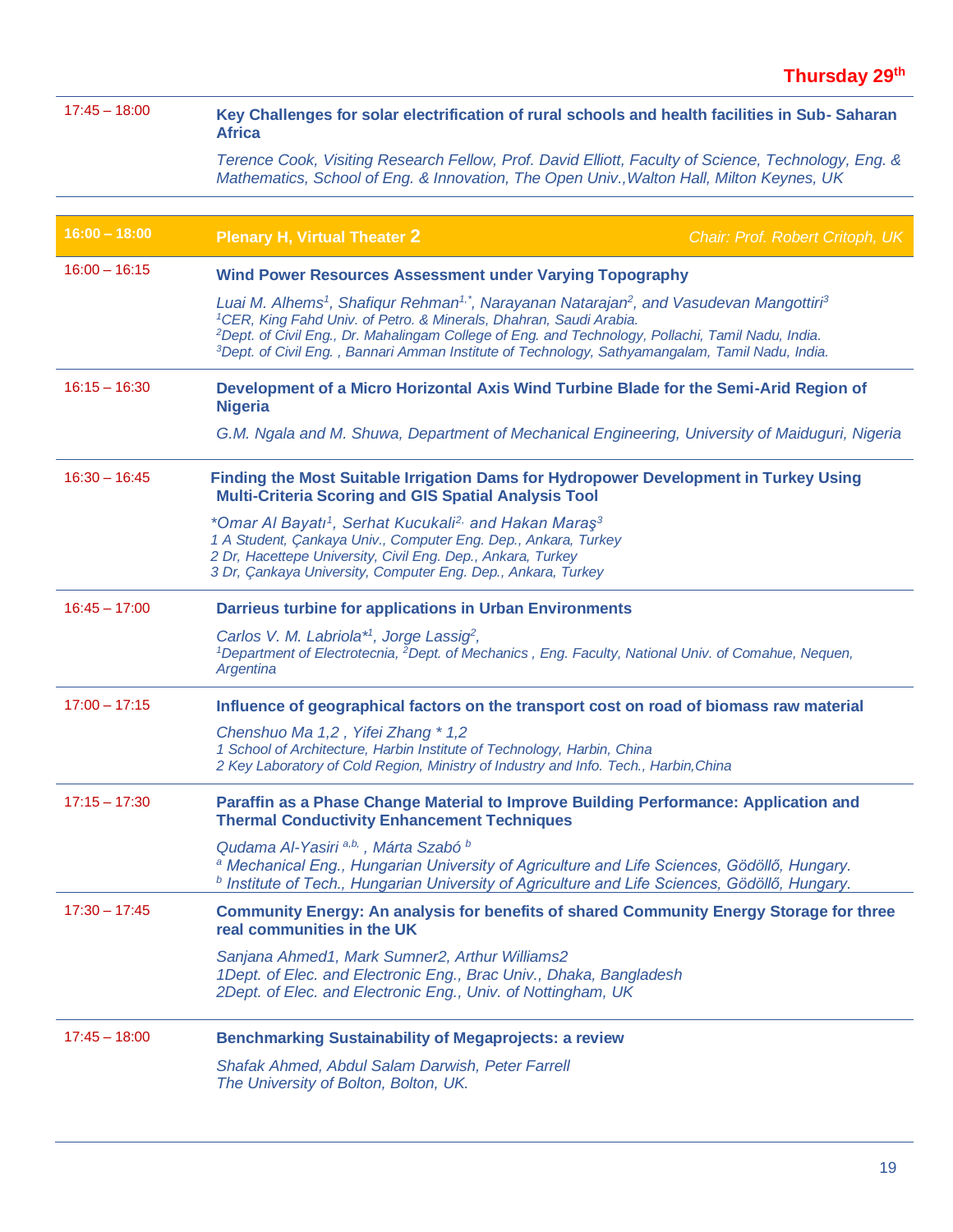| $09:00 - 10:40$ | <b>Main Plenary 9, Main Theatre</b>                                                                                                                                                                                                                                                                                                                 | Chair: Prof. Manuel Correia Guedes, Portugal |  |  |  |
|-----------------|-----------------------------------------------------------------------------------------------------------------------------------------------------------------------------------------------------------------------------------------------------------------------------------------------------------------------------------------------------|----------------------------------------------|--|--|--|
| $09:00 - 09:25$ | Analyzing Technology Implementation Alternatives in the Portuguese Bioenergy Sector                                                                                                                                                                                                                                                                 |                                              |  |  |  |
|                 | Ana Andrade*, Carlota Duarte, Ricardo Aguiar, Isabel Cabrita<br>R., Studies & Renew. Division, Directorate-General for Energy and Geology, Portugal                                                                                                                                                                                                 |                                              |  |  |  |
| $09:25 - 09:50$ | Simulation and experimental calibration of solar potential on building Facades-application<br>to a case study                                                                                                                                                                                                                                       |                                              |  |  |  |
|                 | Filipa Dias, M. Glória Gomes*, Ana Paula Falcão<br>CERIS, Department of Civil Eng., Arch. and Georesources, IST, Lisboa, Portugal                                                                                                                                                                                                                   |                                              |  |  |  |
| $09:50 - 10:15$ | <b>Application of Greenhouse and Underground Spaces in Buildings</b>                                                                                                                                                                                                                                                                                |                                              |  |  |  |
|                 | Eusébio Z. E. Conceição<br>FCT-Universidade do Algarve, Campus de Gambelas, Faro, Portugal                                                                                                                                                                                                                                                          |                                              |  |  |  |
| $10:15 - 10:40$ | Hybridization of heat pump systems with natural ventilation to improve energy efficiency in<br>cooling dominated buildings                                                                                                                                                                                                                          |                                              |  |  |  |
|                 | Nuno R. Martins*, Peter J. Bourne-Webb - CERIS, Instituto Superior Técnico, Portugal                                                                                                                                                                                                                                                                |                                              |  |  |  |
| $10:40 - 11:00$ | - Coffee Break -                                                                                                                                                                                                                                                                                                                                    |                                              |  |  |  |
| $11:00 - 13:05$ | <b>Main Plenary 10, Main Theatre</b>                                                                                                                                                                                                                                                                                                                | Chair: Prof. Ali Sayigh, UK                  |  |  |  |
| 11:00 - 11:25   | Large Scale H2 Production by Electrolysis Based on Renewable Electricity                                                                                                                                                                                                                                                                            |                                              |  |  |  |
|                 | Flávia Franco1,2*, R. P. Borges2, Fátima Nunes Serralha1, Paulo Martins2, Ricardo Aguiar2, Isabel<br>Cabrita2, Paulo Partidário2<br><sup>1</sup> Escola Superior de Tecnologia do Barreiro, Instituto Politécnico de Setúbal, Portugal<br><sup>2</sup> Divisão de Estudos, Investigação e Renováveis, Direção-Geral de Energia e Geologia, Portugal |                                              |  |  |  |
| $11:25 - 11:50$ | Environmental life-cycle impacts of structural systems in southern European houses:<br>prefabricated lightweight steel framing (LSF) versus conventional reinforced concrete (RC)                                                                                                                                                                   |                                              |  |  |  |
|                 | V. Tavares *1, N. Soares 1, N. Raposo 2, P. Marques 1, F. Freire 1<br>1 Univ. of Coimbra, ADAI-LAETA, Dept. of Mech. Eng., Portugal<br>2 Dept. of Civil Eng., Polytechnic Institute of Viseu, Viseu, Portugal                                                                                                                                       |                                              |  |  |  |
| $11:50 - 12:15$ | Reporting a Survey of the European Ocean Energy Sector in 2018                                                                                                                                                                                                                                                                                      |                                              |  |  |  |
|                 | Ana A. Andrade*1, Isabel Cabrita1, Ruairi MacIver2<br>1 Division of Studies, Research and Renewables, Directorate-General for Energy and Geology,<br>Portugal; 2 Wave Energy Scotland, UK                                                                                                                                                           |                                              |  |  |  |
| $12:15 - 12:40$ | Downdraft gasifier Imbert type and clean-up system design, for small scale power<br><b>Generation using biomass</b>                                                                                                                                                                                                                                 |                                              |  |  |  |
|                 | Miguel Mendonça*, Victor Mantilla, João Patela, Valter Silva, Fernanda Resende.                                                                                                                                                                                                                                                                     |                                              |  |  |  |
| $12:40 - 13:05$ | <b>Energy Transition in Morocco and Covid-19 Crisis: Opportunities and Challenges</b>                                                                                                                                                                                                                                                               |                                              |  |  |  |
|                 | Hassan Nfaoui <sup>1</sup> & Ali Sayigh <sup>2</sup><br><sup>1</sup> Solar Energy & Env. Team, Energy Centre, Mohammed-V Univ., Rabat, Morocco,<br><sup>2</sup> Chairman of WREC & Director General-WREN, Brighton, UK                                                                                                                              |                                              |  |  |  |